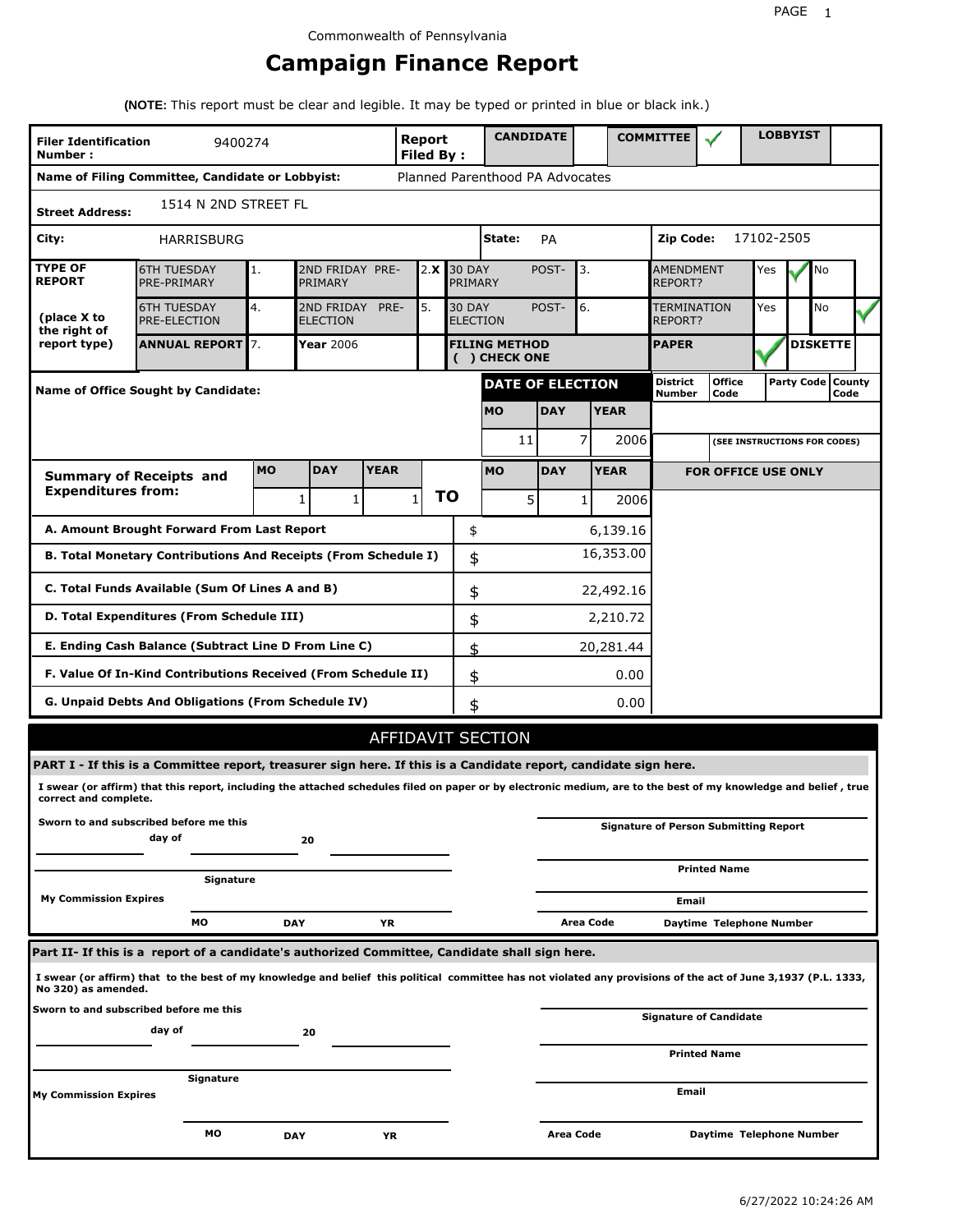# **SCHEDULE I CONTRIBUTIONS AND RECEIPTS**

**Detailed Summary Page**

| Name of Filing Committee or Candidate                                                                                                                                                       | <b>Reporting Period</b> |     |           |
|---------------------------------------------------------------------------------------------------------------------------------------------------------------------------------------------|-------------------------|-----|-----------|
| Planned Parenthood PA Advocates                                                                                                                                                             | From:                   | To: | 5/1/2006  |
| 1. Unitemized Contributions Received - \$50.00 or Less Per Contributor                                                                                                                      |                         |     |           |
| <b>TOTAL for the Reporting Period</b>                                                                                                                                                       | (1)                     | \$  | 6,248.00  |
| 2. Contributions Received - \$50.01 To \$250.00 (From Part A and Part B)                                                                                                                    |                         |     |           |
| <b>Contributions Received From Political Committees (Part A)</b>                                                                                                                            |                         | \$  | 0.00      |
| All Other Contributions (Part B)                                                                                                                                                            |                         | \$  | 7,505.00  |
| <b>TOTAL for the Reporting Period</b>                                                                                                                                                       | (2)                     | \$  | 7,505.00  |
|                                                                                                                                                                                             |                         |     |           |
| 3. Contributions Received Over \$250.00 (From Part C and Part D)                                                                                                                            |                         |     |           |
| <b>Contributions Received From Political Committees (Part C)</b>                                                                                                                            |                         | \$  | 600.00    |
| All Other Contributions (Part D)                                                                                                                                                            |                         | \$  | 2,000.00  |
| <b>TOTAL for the Reporting Period</b>                                                                                                                                                       | (3)                     | \$  | 2,600.00  |
| 4. Other Receipts, Refunds, Interest Earned, Returned Checks, Etc. (From Part E)                                                                                                            |                         |     |           |
| <b>TOTAL for the Reporting Period</b>                                                                                                                                                       | (4)                     | \$  | 0.00      |
|                                                                                                                                                                                             |                         |     |           |
| Total Monetary Contributions and Receipts During this Reporting Period (Add and enter amount<br>totals from Boxes 1,2,3 and 4; also enter this amount on Page1, Report Cover Page, Item B.) |                         | \$  | 16,353.00 |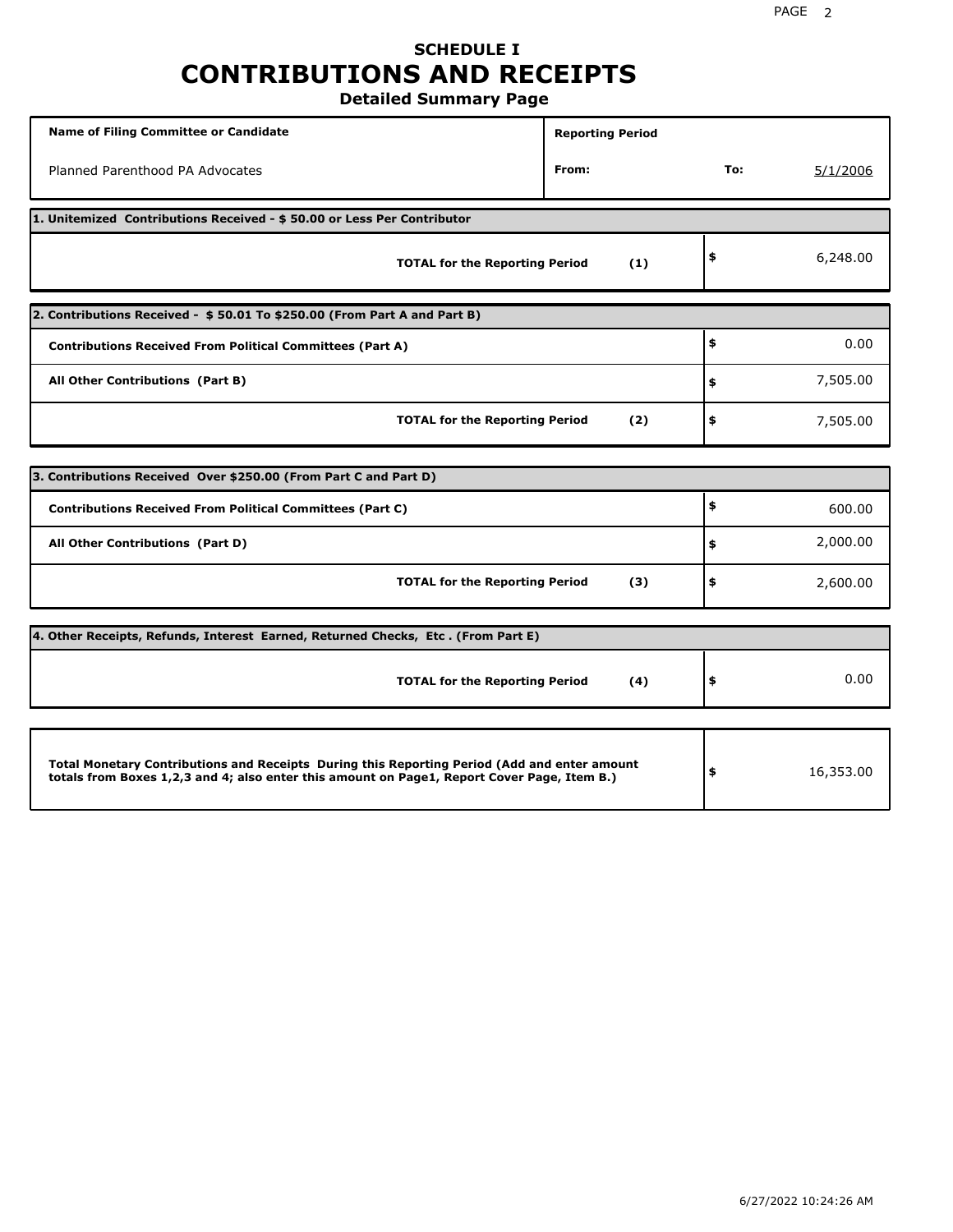PAGE 3

# **PART A CONTRIBUTIONS RECEIVED FROM POLITICAL COMMITTEES**

**\$50.01 TO \$250.00**

 **Use this Part to itemize only contributions received from political committees with an aggregate value from \$50.01 to \$250.00 in the reporting period.**

| Name of Filing Committee or Candidate      |                                                                              |                   | <b>Reporting Period</b> |             |             |     |                   |
|--------------------------------------------|------------------------------------------------------------------------------|-------------------|-------------------------|-------------|-------------|-----|-------------------|
|                                            |                                                                              |                   | From:                   |             | To:         |     |                   |
|                                            |                                                                              |                   |                         | <b>DATE</b> |             |     | <b>AMOUNT</b>     |
| <b>Full Name of Contributing Committee</b> |                                                                              |                   | <b>MO</b>               | <b>DAY</b>  | <b>YEAR</b> |     |                   |
| <b>Mailing Address</b>                     |                                                                              |                   |                         |             |             | \$  | 0.00              |
| City                                       | <b>State</b>                                                                 | Zip Code (Plus 4) |                         |             |             |     |                   |
|                                            |                                                                              |                   |                         |             |             |     | <b>PAGE TOTAL</b> |
|                                            |                                                                              |                   |                         |             |             |     |                   |
|                                            | Enter Grand Total of Part A on Schedule I, Detailed Summary Page, Section 2. |                   |                         |             |             | ∣\$ | 0.00              |

**Enter Grand Total of Part A on Schedule I, Detailed Summary Page, Section 2.**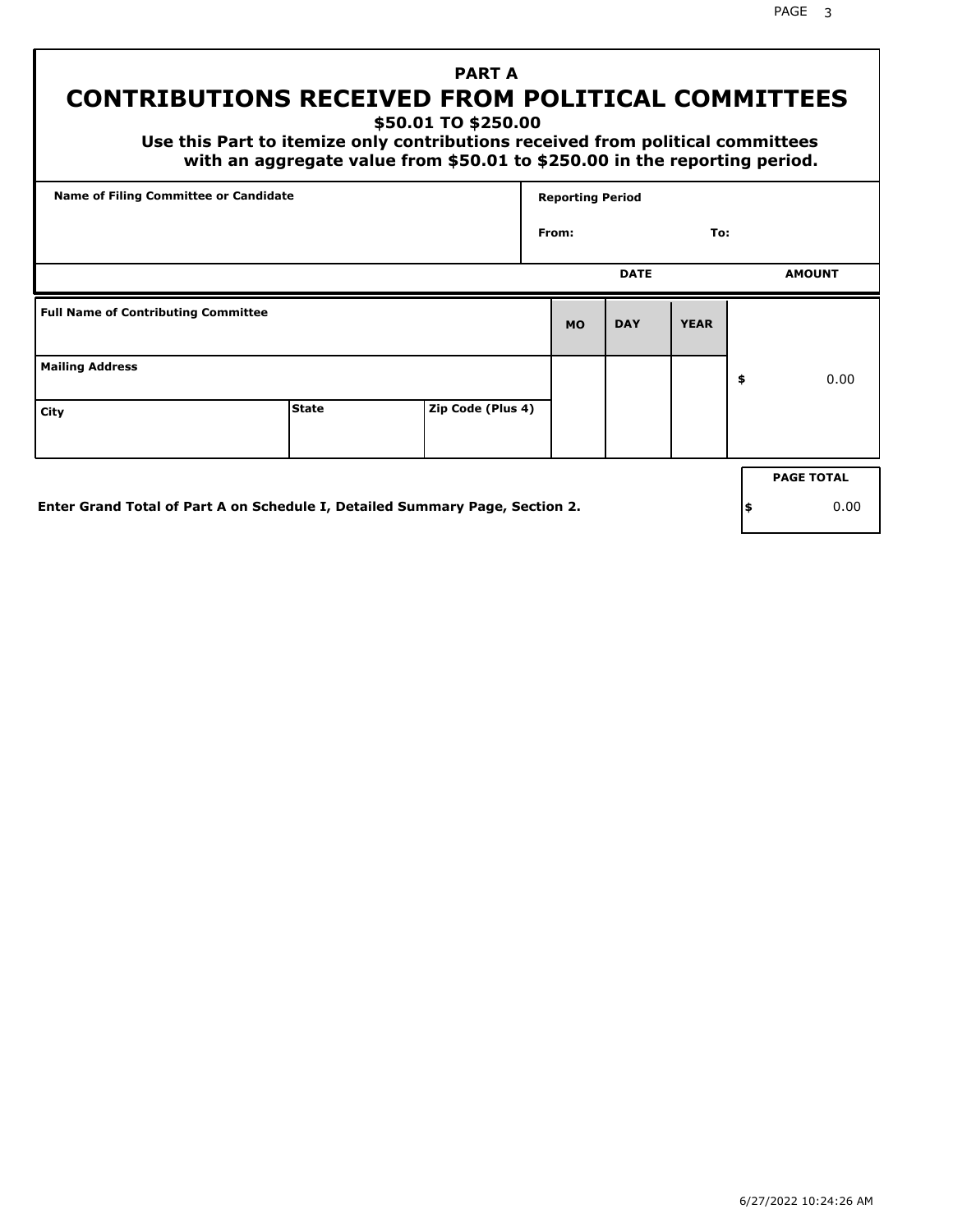| Use this Part to itemize all other contributions with an aggregate value from |                    | <b>PART B</b><br><b>ALL OTHER CONTRIBUTIONS</b><br>\$50.01 TO \$250.00<br>\$50.01 to \$250.00 in the reporting period.<br>(Exclude contributions from political committees reported in Part A) |                         |             |             |               |
|-------------------------------------------------------------------------------|--------------------|------------------------------------------------------------------------------------------------------------------------------------------------------------------------------------------------|-------------------------|-------------|-------------|---------------|
| Name of Filing Committee or Candidate                                         |                    |                                                                                                                                                                                                | <b>Reporting Period</b> |             |             |               |
| Planned Parenthood PA Advocates                                               |                    |                                                                                                                                                                                                | From:                   |             | To:         | 5/1/2006      |
|                                                                               |                    |                                                                                                                                                                                                |                         | <b>DATE</b> |             | <b>AMOUNT</b> |
| <b>Full Name of Contributor</b><br>Winifred Bradley                           |                    |                                                                                                                                                                                                | <b>MO</b>               | <b>DAY</b>  | <b>YEAR</b> |               |
| <b>Mailing Address</b><br>3225 Honey Valley Road                              |                    |                                                                                                                                                                                                |                         |             |             | \$<br>100.00  |
| City<br>Dallastown                                                            | <b>State</b><br>PA | Zip Code (Plus 4)<br>17313                                                                                                                                                                     | 3                       | 23          | 2006        |               |
| <b>Full Name of Contributor</b><br>Dr. J. Robert Baum                         |                    |                                                                                                                                                                                                | <b>MO</b>               | <b>DAY</b>  | <b>YEAR</b> |               |
| <b>Mailing Address</b><br>174 Springhouse Lane                                |                    |                                                                                                                                                                                                |                         |             |             | \$<br>100.00  |
| City<br>Spring Grove                                                          | <b>State</b><br>PA | Zip Code (Plus 4)<br>17362                                                                                                                                                                     | 3                       | 27          | 2006        |               |
| <b>Full Name of Contributor</b><br>Leader Heights Animal Hospital             |                    |                                                                                                                                                                                                | <b>MO</b>               | <b>DAY</b>  | <b>YEAR</b> |               |
| <b>Mailing Address</b><br>199 Leader Heights Rd.                              |                    |                                                                                                                                                                                                |                         |             |             | 100.00        |
| <b>City</b><br>York                                                           | <b>State</b><br>PA | Zip Code (Plus 4)<br>17402                                                                                                                                                                     | 4                       | 6           | 2006        |               |
| <b>Full Name of Contributor</b><br>Elizabeth Jaeger                           |                    |                                                                                                                                                                                                | <b>MO</b>               | <b>DAY</b>  | <b>YEAR</b> |               |
| <b>Mailing Address</b><br>6163 Lincoln Highway                                |                    |                                                                                                                                                                                                |                         |             |             | 100.00<br>\$  |
| City<br>Wrightsville                                                          | <b>State</b><br>PA | Zip Code (Plus 4)<br>17368                                                                                                                                                                     | 4                       | 10          | 2006        |               |
| <b>Full Name of Contributor</b><br>Joan Morgan                                |                    |                                                                                                                                                                                                | <b>MO</b>               | <b>DAY</b>  | <b>YEAR</b> |               |
| <b>Mailing Address</b><br>1080 Polo Dr.                                       |                    |                                                                                                                                                                                                |                         |             |             | \$<br>200.00  |
| City<br>North Wales                                                           | <b>State</b><br>PA | Zip Code (Plus 4)<br>19454                                                                                                                                                                     | 1                       | 25          | 2006        |               |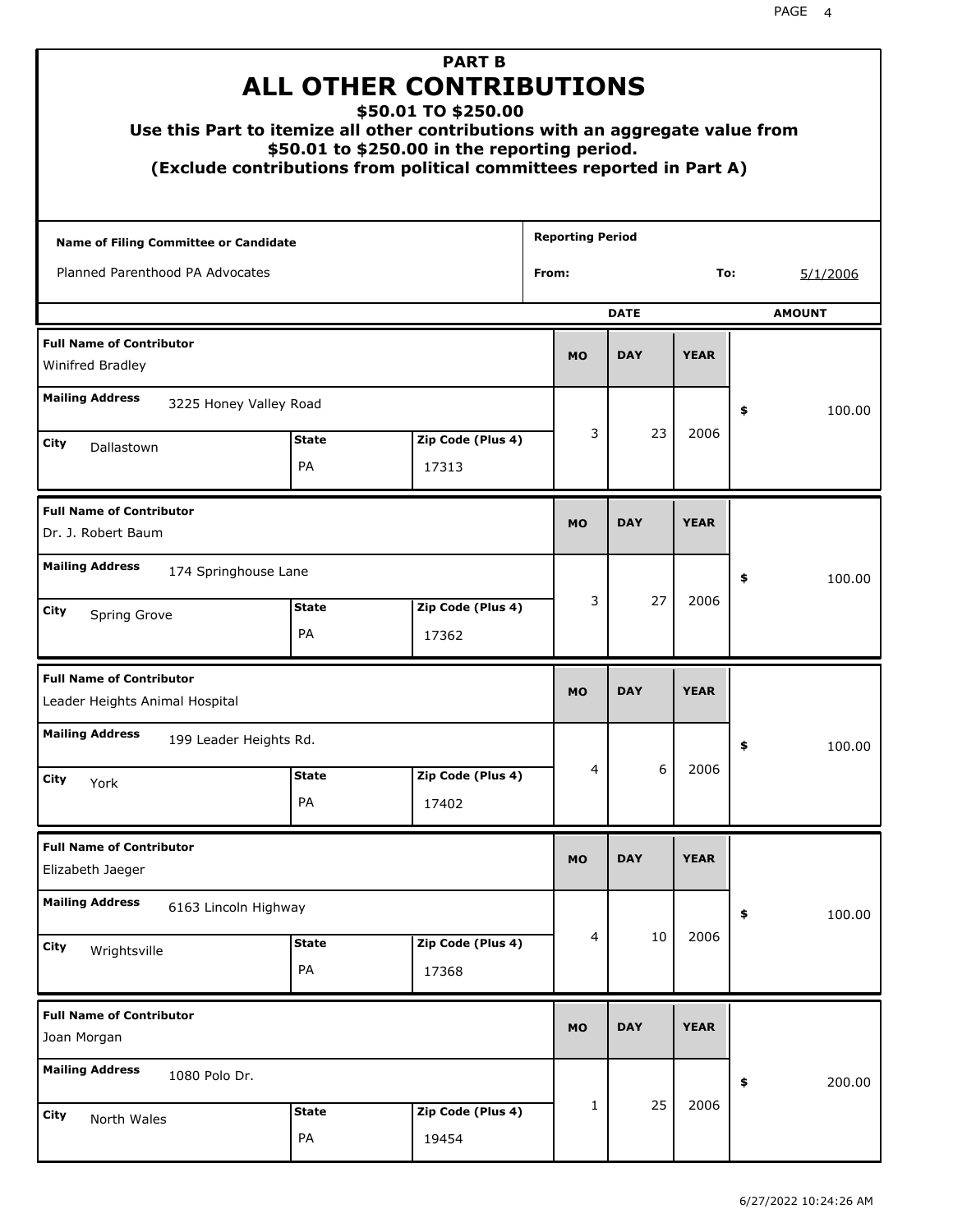| <b>Full Name of Contributor</b><br>Joann Bradley Jones  |                    |                            | <b>MO</b>    | <b>DAY</b> | <b>YEAR</b> |              |
|---------------------------------------------------------|--------------------|----------------------------|--------------|------------|-------------|--------------|
| <b>Mailing Address</b><br>5321 Knox St                  |                    |                            |              |            |             | \$<br>100.00 |
| City<br>Philadelphia                                    | <b>State</b><br>PA | Zip Code (Plus 4)<br>19144 | 1            | 26         | 2006        |              |
| <b>Full Name of Contributor</b><br>Daylin Leach         |                    |                            | <b>MO</b>    | <b>DAY</b> | <b>YEAR</b> |              |
| <b>Mailing Address</b><br>421 Alderbrook Drive          |                    |                            |              |            |             | 100.00<br>\$ |
| City<br>Wayne                                           | <b>State</b><br>PA | Zip Code (Plus 4)<br>19087 | 1            | 10         | 2006        |              |
| <b>Full Name of Contributor</b><br>Thayer Storey Bayard |                    |                            | <b>MO</b>    | <b>DAY</b> | <b>YEAR</b> |              |
| <b>Mailing Address</b><br>1919 Brandywine St            |                    |                            |              |            |             | \$<br>100.00 |
| City<br>Philadelphia                                    | <b>State</b><br>PA | Zip Code (Plus 4)<br>19130 | 1            | 13         | 2006        |              |
|                                                         |                    |                            |              |            |             |              |
| <b>Full Name of Contributor</b><br>George Kelly, Jr     |                    |                            | <b>MO</b>    | <b>DAY</b> | <b>YEAR</b> |              |
| <b>Mailing Address</b><br>46 Franklin Ave               |                    |                            |              |            |             | 100.00<br>\$ |
| City<br>Bryn Mawr                                       | <b>State</b><br>PA | Zip Code (Plus 4)<br>19010 | 1            | 13         | 2006        |              |
| <b>Full Name of Contributor</b><br>Barbara Richey       |                    |                            | МO           | <b>DAY</b> | <b>YEAR</b> |              |
| <b>Mailing Address</b><br>147 Airdale Rd                |                    |                            |              |            |             | 100.00<br>\$ |
| City<br>Rosemont                                        | <b>State</b><br>PA | Zip Code (Plus 4)<br>19010 | $\mathbf{1}$ | 9          | 2006        |              |
| <b>Full Name of Contributor</b><br>Laura Sauer Palmer   |                    |                            | <b>MO</b>    | <b>DAY</b> | <b>YEAR</b> |              |
| <b>Mailing Address</b><br>210 Biddulph Rd               |                    |                            |              | 11         | 2006        | 75.00<br>\$  |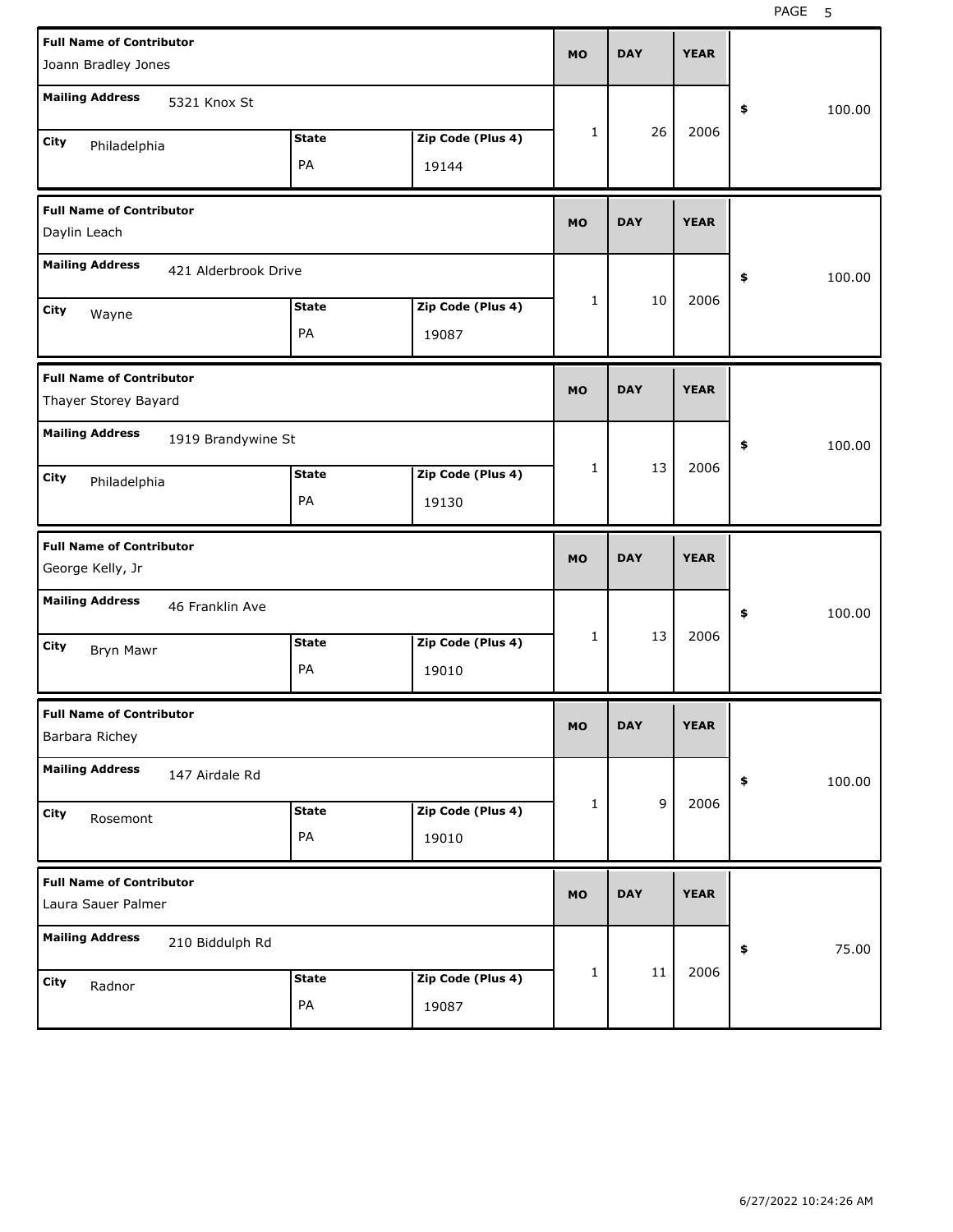| <b>Full Name of Contributor</b><br>William Ewing      |                    |                            | <b>MO</b> | <b>DAY</b>     | <b>YEAR</b> |              |
|-------------------------------------------------------|--------------------|----------------------------|-----------|----------------|-------------|--------------|
| <b>Mailing Address</b><br>510 Mount Pleasant Ave      |                    |                            |           |                |             | \$<br>100.00 |
| City<br>Philadelphia                                  | <b>State</b><br>PA | Zip Code (Plus 4)<br>19119 | 1         | 12             | 2006        |              |
| <b>Full Name of Contributor</b><br>Anna Roberts       |                    |                            | <b>MO</b> | <b>DAY</b>     | <b>YEAR</b> |              |
| <b>Mailing Address</b><br>20 Pond Lane                |                    |                            |           |                |             | \$<br>100.00 |
| City<br>Bryn Mawr                                     | <b>State</b><br>PA | Zip Code (Plus 4)<br>19010 | 1         | 14             | 2006        |              |
| <b>Full Name of Contributor</b><br>Wendy Carolyn Wolf |                    |                            | <b>MO</b> | <b>DAY</b>     | <b>YEAR</b> |              |
| <b>Mailing Address</b><br>105 Laurier Pl              |                    |                            |           |                |             | \$<br>100.00 |
| City<br>Bryn Mawr                                     | <b>State</b><br>PA | Zip Code (Plus 4)<br>19010 | 1         | 12             | 2006        |              |
|                                                       |                    |                            |           |                |             |              |
| <b>Full Name of Contributor</b><br>Suzanne Naples     |                    |                            | <b>MO</b> | <b>DAY</b>     | <b>YEAR</b> |              |
| <b>Mailing Address</b><br>411 Wister Road             |                    |                            |           |                |             | \$<br>100.00 |
| City<br>Wynnewood                                     | <b>State</b><br>PA | Zip Code (Plus 4)<br>19096 | 2         | 2              | 2006        |              |
| <b>Full Name of Contributor</b><br>Debra Barol        |                    |                            | мo        | <b>DAY</b>     | <b>YEAR</b> |              |
| <b>Mailing Address</b><br>219 East Athens Ave         |                    |                            |           |                |             | 100.00<br>\$ |
| City<br>Ardmore                                       | <b>State</b><br>PA | Zip Code (Plus 4)<br>19003 | 2         | $\overline{2}$ | 2006        |              |
| <b>Full Name of Contributor</b><br>Louis & Jane Levy  |                    |                            | <b>MO</b> | <b>DAY</b>     | <b>YEAR</b> |              |
| <b>Mailing Address</b><br>1017 W. Hanover St.         |                    |                            |           | 26             | 2006        | 100.00<br>\$ |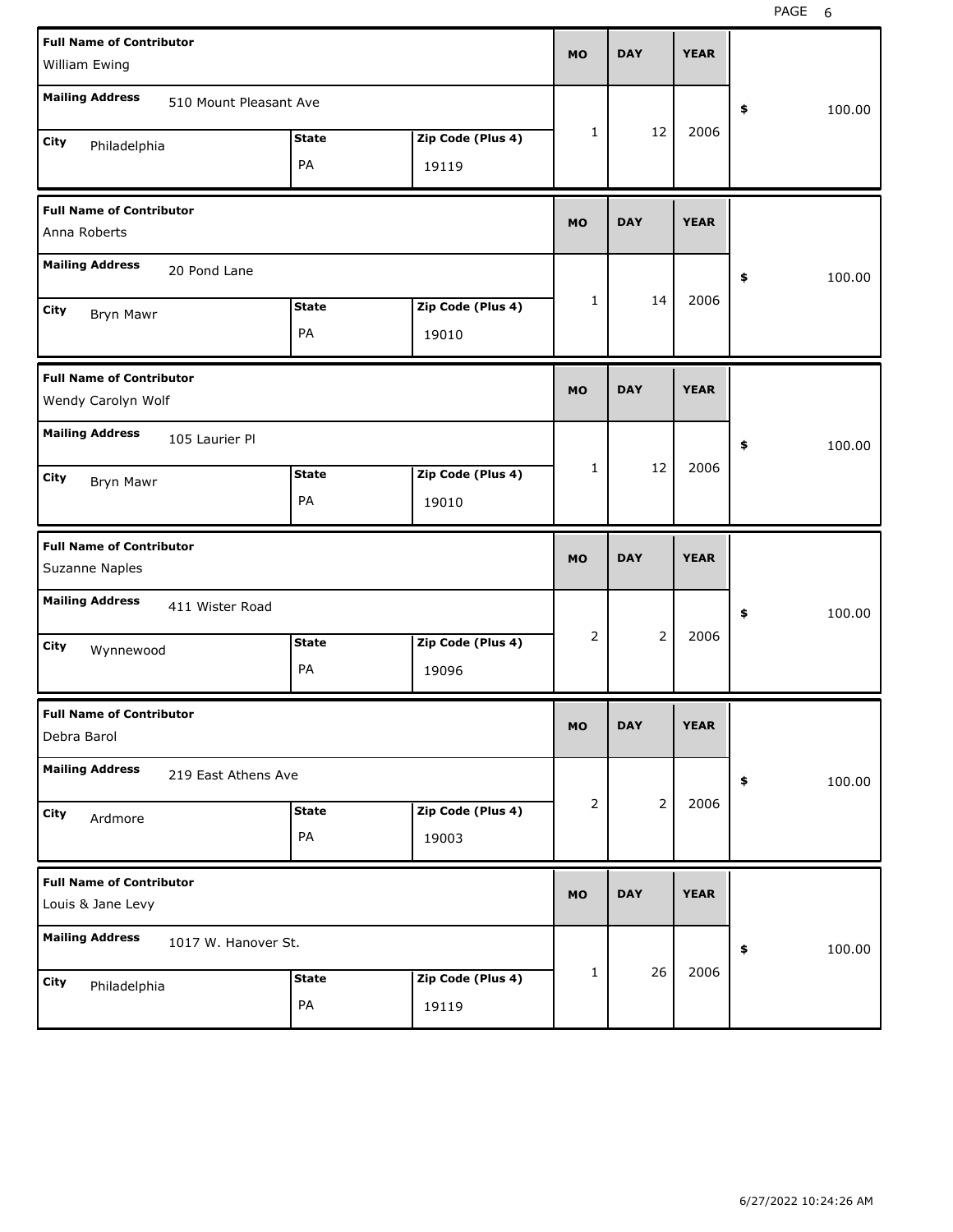| <b>Full Name of Contributor</b><br>Kathy Manderino           |                    |                            | <b>MO</b> | <b>DAY</b>     | <b>YEAR</b> |              |
|--------------------------------------------------------------|--------------------|----------------------------|-----------|----------------|-------------|--------------|
| <b>Mailing Address</b><br>POB 26048                          |                    |                            |           |                |             | \$<br>100.00 |
| <b>City</b><br>Philadelphia                                  | <b>State</b><br>PA | Zip Code (Plus 4)<br>19128 | 2         | $\overline{2}$ | 2006        |              |
| <b>Full Name of Contributor</b><br>Denise Joy Smyler         |                    |                            | <b>MO</b> | <b>DAY</b>     | <b>YEAR</b> |              |
| <b>Mailing Address</b><br>109 S. 22 St.                      |                    |                            |           |                |             | \$<br>100.00 |
| <b>City</b><br>Philadelphia                                  | <b>State</b><br>PA | Zip Code (Plus 4)<br>19103 | 2         | 14             | 2006        |              |
| <b>Full Name of Contributor</b><br>Ellen Fischer, Esq.       |                    |                            | <b>MO</b> | <b>DAY</b>     | <b>YEAR</b> |              |
| <b>Mailing Address</b><br>306 Easton Rd., 2nd Floor          | <b>State</b>       |                            | 1         | 23             | 2006        | 100.00<br>\$ |
| <b>City</b><br><b>Willow Grove</b>                           | PA                 | Zip Code (Plus 4)<br>19090 |           |                |             |              |
|                                                              |                    |                            |           |                |             |              |
| <b>Full Name of Contributor</b><br>Nancy Harris              |                    |                            | <b>MO</b> | <b>DAY</b>     | <b>YEAR</b> |              |
| <b>Mailing Address</b><br>412 S. Ithan Ave.                  |                    |                            |           |                |             | 100.00<br>\$ |
| <b>City</b><br>Villanova                                     | <b>State</b><br>PA | Zip Code (Plus 4)<br>19085 | 1         | 11             | 2006        |              |
| <b>Full Name of Contributor</b><br>Sally Bleznak             |                    |                            | <b>MO</b> | <b>DAY</b>     | <b>YEAR</b> |              |
| <b>Mailing Address</b><br>1002 Broadmoor Rd                  |                    |                            |           |                |             | 100.00<br>\$ |
| City<br><b>Bryn Mawr</b>                                     | <b>State</b><br>PA | Zip Code (Plus 4)<br>19010 | 1         | 18             | 2006        |              |
| <b>Full Name of Contributor</b><br>Antionette Farrar Seymour |                    |                            | <b>MO</b> | <b>DAY</b>     | <b>YEAR</b> |              |
| <b>Mailing Address</b><br>805 Wolcott Drive                  |                    |                            | 1         | 14             | 2006        | 100.00<br>\$ |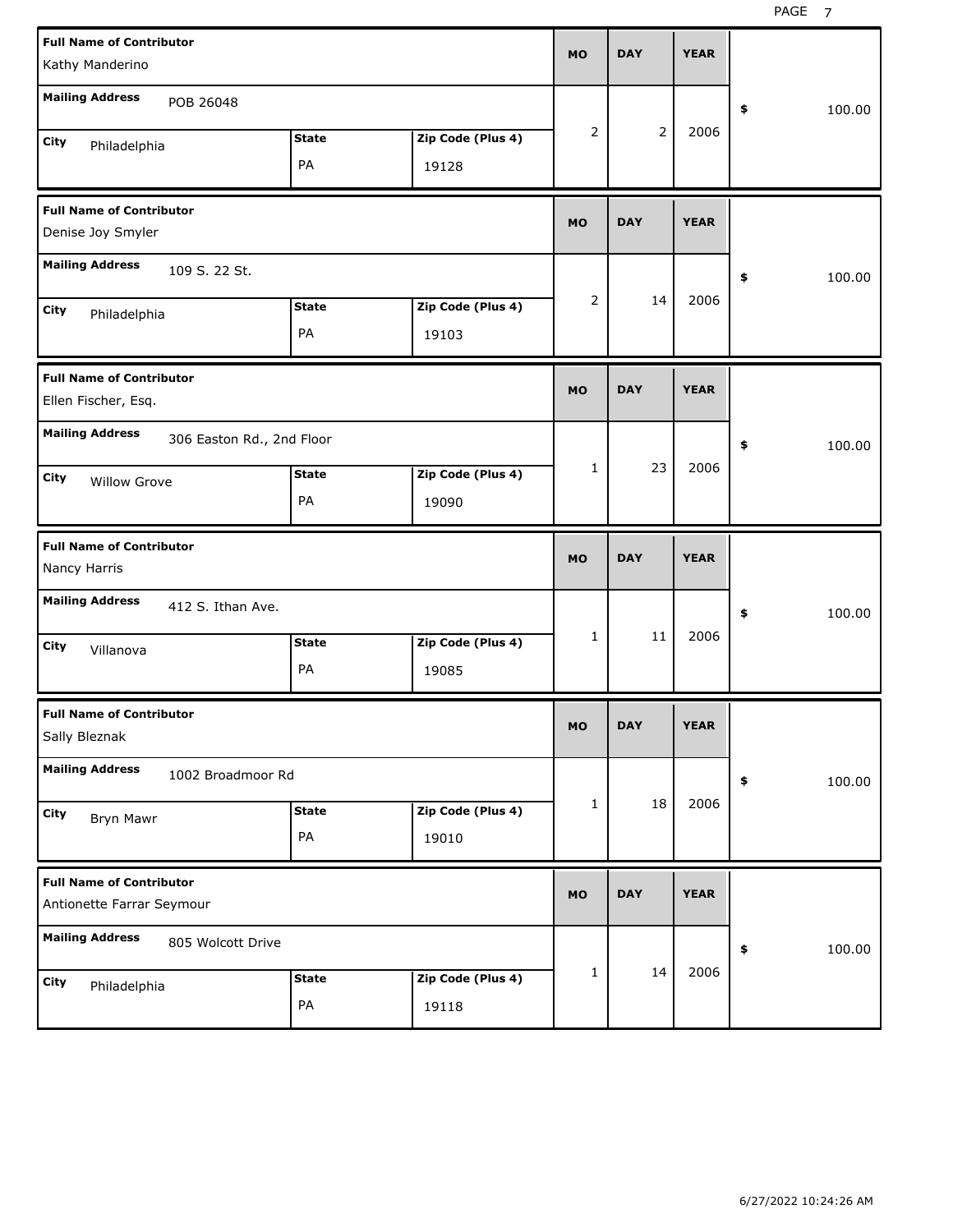| <b>Full Name of Contributor</b><br>V. Scott Zelov        |                   | MO             | <b>DAY</b>   | <b>YEAR</b> |              |
|----------------------------------------------------------|-------------------|----------------|--------------|-------------|--------------|
| <b>Mailing Address</b><br>220 Rose Lane                  |                   |                |              |             | \$<br>100.00 |
| <b>State</b><br>City<br>Haveford                         | Zip Code (Plus 4) | $\overline{2}$ | 2            | 2006        |              |
| PA                                                       | 19041             |                |              |             |              |
| <b>Full Name of Contributor</b><br><b>Frances Markle</b> |                   | MO             | <b>DAY</b>   | <b>YEAR</b> |              |
| <b>Mailing Address</b><br>74 Pasture Lane, #B112         |                   |                |              |             | \$<br>200.00 |
| <b>State</b><br>City<br>Bryn Mawr                        | Zip Code (Plus 4) | 1              | 20           | 2006        |              |
| PA                                                       | 19010             |                |              |             |              |
| <b>Full Name of Contributor</b><br><b>PPSP</b>           |                   | MO             | <b>DAY</b>   | <b>YEAR</b> |              |
| <b>Mailing Address</b><br>1144 Locust Street             |                   |                |              |             | \$<br>220.00 |
| <b>State</b><br>City<br>Philadelphia                     | Zip Code (Plus 4) | 3              | 14           | 2006        |              |
| PA                                                       | 19107             |                |              |             |              |
|                                                          |                   |                |              |             |              |
| <b>Full Name of Contributor</b><br>Gale S. Wood          |                   | MO             | <b>DAY</b>   | <b>YEAR</b> |              |
| <b>Mailing Address</b><br>1901 Lawrence Rd.              |                   |                |              |             | 100.00<br>\$ |
| <b>State</b><br>City<br>Havertown                        | Zip Code (Plus 4) | $\overline{4}$ | 12           | 2006        |              |
| PA                                                       | 19083             |                |              |             |              |
| <b>Full Name of Contributor</b><br>Ellen Kight           |                   | MU.            | DAY          | <b>YEAR</b> |              |
| <b>Mailing Address</b><br>100 Rawlins Run Rd             |                   |                |              |             | 100.00<br>\$ |
| <b>State</b><br>City                                     | Zip Code (Plus 4) | $\overline{4}$ | $\mathbf{1}$ | 2006        |              |
| Pittsburgh<br>PA                                         | 15238             |                |              |             |              |
| <b>Full Name of Contributor</b><br>Ellen Amshel          |                   | <b>MO</b>      | <b>DAY</b>   | <b>YEAR</b> |              |
| <b>Mailing Address</b><br>220 Conover Rd                 |                   |                |              |             | 100.00<br>\$ |
| <b>State</b><br>City<br>Pittsburgh                       | Zip Code (Plus 4) | $\overline{4}$ | $\mathbf{1}$ | 2006        |              |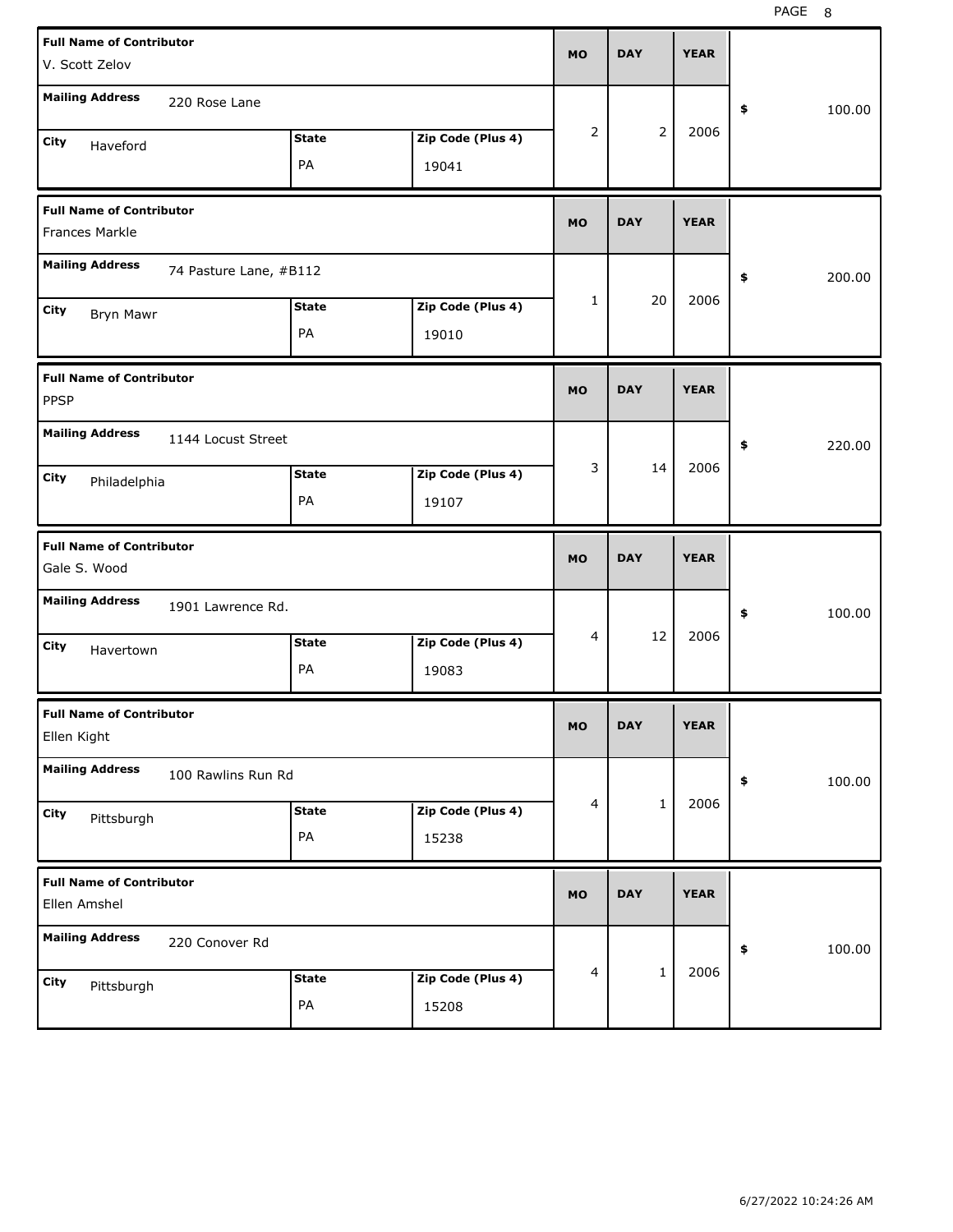| <b>Full Name of Contributor</b><br>Betty GInsburg, ASID |                       |                    |                   | <b>MO</b> | <b>DAY</b> | <b>YEAR</b> |              |
|---------------------------------------------------------|-----------------------|--------------------|-------------------|-----------|------------|-------------|--------------|
| <b>Mailing Address</b>                                  | 2280 Elmhillk Road    |                    |                   |           |            |             | \$<br>100.00 |
| City<br>Pittsburgh                                      |                       | <b>State</b>       | Zip Code (Plus 4) | 3         | 26         | 2006        |              |
|                                                         |                       | PA                 | 15221             |           |            |             |              |
| <b>Full Name of Contributor</b><br>Sarah Z. Minard      |                       |                    |                   | <b>MO</b> | <b>DAY</b> | <b>YEAR</b> |              |
| <b>Mailing Address</b>                                  | 123 Beechmont Rd      |                    |                   |           |            |             | \$<br>100.00 |
| City<br>Pittsburgh                                      |                       | <b>State</b>       | Zip Code (Plus 4) | 4         | 3          | 2006        |              |
|                                                         |                       | PA                 | 15206             |           |            |             |              |
| <b>Full Name of Contributor</b><br>Melissa McSwigan     |                       |                    |                   | <b>MO</b> | <b>DAY</b> | <b>YEAR</b> |              |
| <b>Mailing Address</b>                                  | 4131 Bigelow Rd       |                    |                   |           |            |             | \$<br>240.00 |
| City<br>Pittsburgh                                      |                       | <b>State</b><br>PA | Zip Code (Plus 4) | 4         | 13         | 2006        |              |
|                                                         |                       |                    |                   |           |            |             |              |
| <b>Full Name of Contributor</b><br>Caroline Terenzini   |                       |                    |                   | <b>MO</b> | <b>DAY</b> | <b>YEAR</b> |              |
| <b>Mailing Address</b>                                  | 1622 Cherry Hill Rd N |                    |                   |           |            |             | \$<br>100.00 |
| City                                                    |                       | <b>State</b>       | Zip Code (Plus 4) | 3         | 25         | 2006        |              |
| State College                                           |                       | PA                 | 16803             |           |            |             |              |
| <b>Full Name of Contributor</b><br>Catherine Rommell    |                       |                    |                   | МO        | DAY        | <b>YEAR</b> |              |
| <b>Mailing Address</b>                                  | 541 Stonehenge Drive  |                    |                   |           |            |             | 100.00<br>\$ |
| City<br>Lititz                                          |                       | <b>State</b>       | Zip Code (Plus 4) | 3         | 24         | 2006        |              |
|                                                         |                       | PA                 | 17543             |           |            |             |              |
| <b>Full Name of Contributor</b><br>Faye Gelhard         |                       |                    |                   | <b>MO</b> | <b>DAY</b> | <b>YEAR</b> |              |
| <b>Mailing Address</b>                                  | 1307 Edgewood Drive   |                    |                   |           |            |             | 100.00<br>\$ |
| City<br>East Earl                                       |                       | <b>State</b>       | Zip Code (Plus 4) | 3         | 28         | 2006        |              |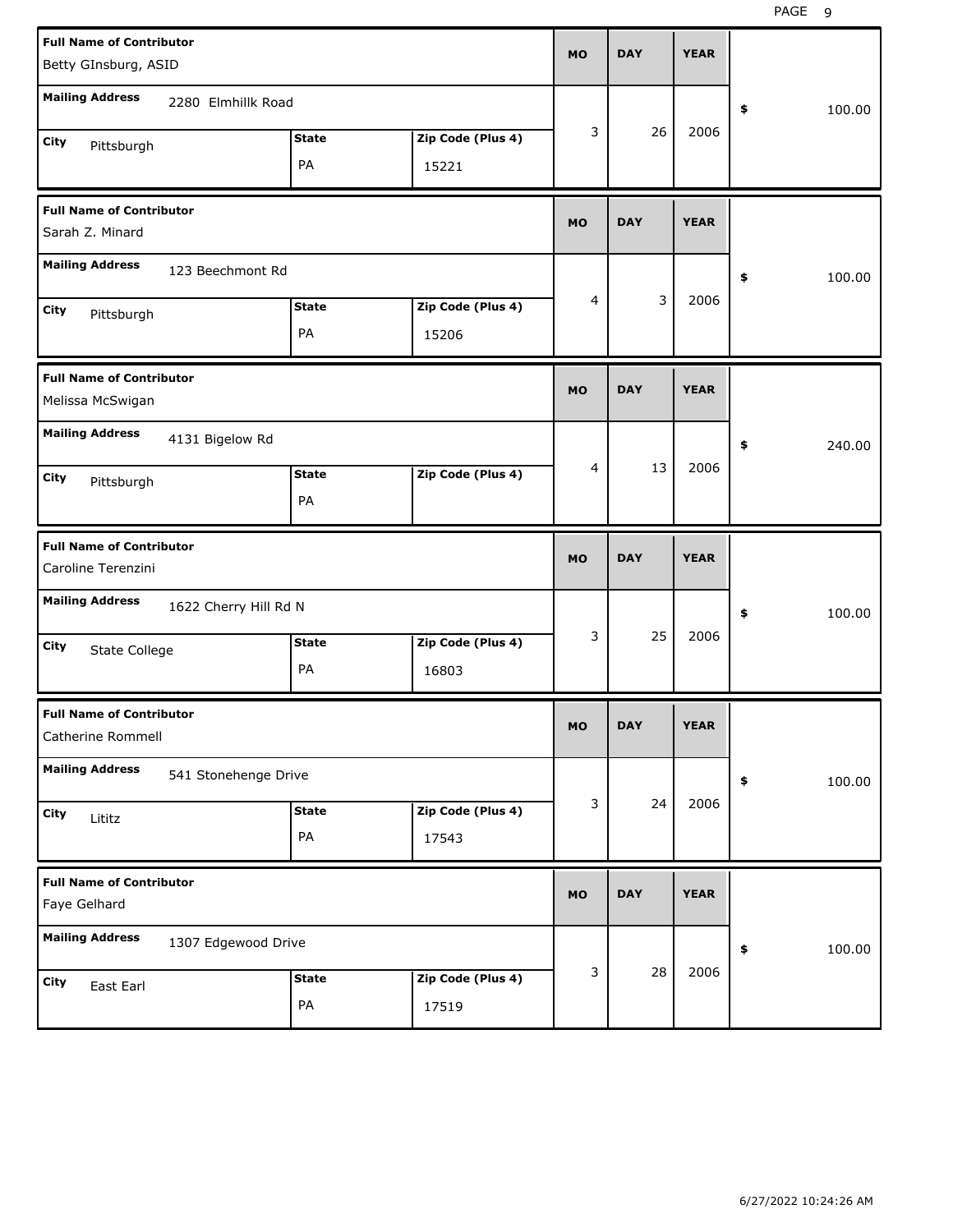| <b>Full Name of Contributor</b>                           |              |                   | <b>MO</b> | <b>DAY</b> | <b>YEAR</b> |              |
|-----------------------------------------------------------|--------------|-------------------|-----------|------------|-------------|--------------|
| Barbara Reily                                             |              |                   |           |            |             |              |
| <b>Mailing Address</b><br>5225 Wilson Lane, Apt 4111      |              |                   |           |            |             | \$<br>100.00 |
| City<br>Mechanicsburg                                     | <b>State</b> | Zip Code (Plus 4) | 3         | 27         | 2006        |              |
|                                                           | PA           | 17055             |           |            |             |              |
| <b>Full Name of Contributor</b>                           |              |                   | <b>MO</b> | <b>DAY</b> | <b>YEAR</b> |              |
| Dorothy Shoemaker                                         |              |                   |           |            |             |              |
| <b>Mailing Address</b><br>1844 Northbrook Dr              |              |                   |           |            |             | 100.00<br>\$ |
| City<br>Lancaster                                         | <b>State</b> | Zip Code (Plus 4) | 3         | 27         | 2006        |              |
|                                                           | PA           | 17601             |           |            |             |              |
| <b>Full Name of Contributor</b><br>Vernetta Wallander     |              |                   | <b>MO</b> | <b>DAY</b> | <b>YEAR</b> |              |
| <b>Mailing Address</b><br>9 N. River Street, POB 38       |              |                   |           |            |             | \$<br>100.00 |
| City<br>Maytown                                           | <b>State</b> | Zip Code (Plus 4) | 3         | 25         | 2006        |              |
|                                                           | PA           | 17550             |           |            |             |              |
|                                                           |              |                   |           |            |             |              |
| <b>Full Name of Contributor</b><br>Mary James Holes Dague |              |                   | <b>MO</b> | <b>DAY</b> | <b>YEAR</b> |              |
| <b>Mailing Address</b><br>732 W. Walnut St                |              |                   |           |            |             | \$<br>100.00 |
| City<br>Carlisle                                          | <b>State</b> | Zip Code (Plus 4) | 3         | 25         | 2006        |              |
|                                                           | PA           | 17013             |           |            |             |              |
| <b>Full Name of Contributor</b><br>Barbara Wank           |              |                   | МO        | <b>DAY</b> | <b>YEAR</b> |              |
| <b>Mailing Address</b><br>941 W. Walnut Street            |              |                   |           |            |             | \$<br>100.00 |
| City                                                      | <b>State</b> | Zip Code (Plus 4) | 3         | 25         | 2006        |              |
| Lancaster                                                 | PA           | 17603             |           |            |             |              |
| <b>Full Name of Contributor</b><br>Edwin Higgins          |              |                   | <b>MO</b> | <b>DAY</b> | <b>YEAR</b> |              |
| <b>Mailing Address</b><br>2027 Sauders Rd.                |              |                   |           |            |             | \$<br>200.00 |
| City<br>Harrisburg                                        | <b>State</b> | Zip Code (Plus 4) | 3         | 28         | 2006        |              |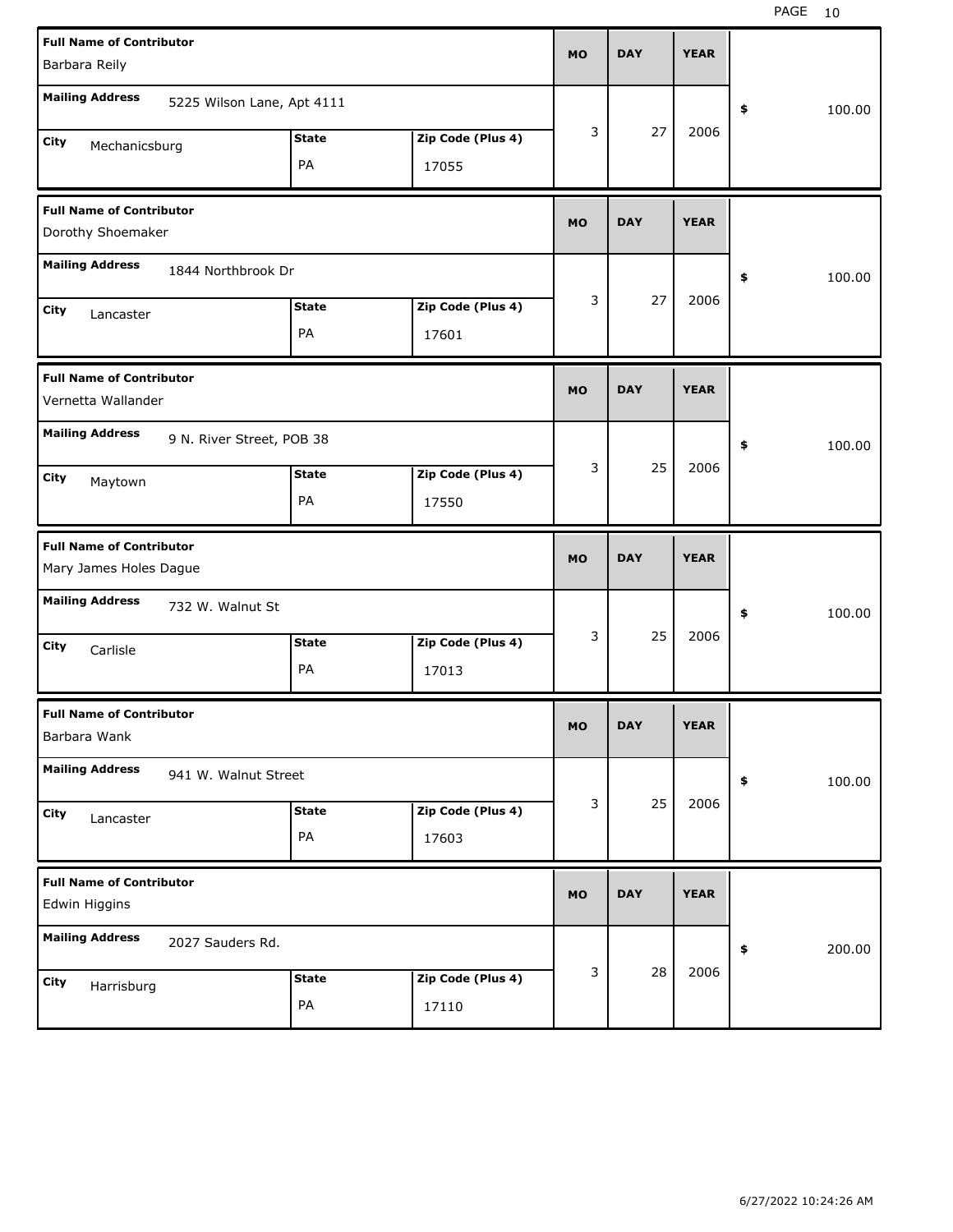| <b>Full Name of Contributor</b><br>Elizabeth Hrenda |                       |              |                   | <b>MO</b> | <b>DAY</b> |                | <b>YEAR</b> |              |
|-----------------------------------------------------|-----------------------|--------------|-------------------|-----------|------------|----------------|-------------|--------------|
|                                                     |                       |              |                   |           |            |                |             |              |
| <b>Mailing Address</b>                              | 2605 Birch St         |              |                   |           |            |                |             | \$<br>100.00 |
| City<br>Harrisburg                                  |                       | <b>State</b> | Zip Code (Plus 4) | 4         |            | $\overline{4}$ | 2006        |              |
|                                                     |                       | PA           | 17109             |           |            |                |             |              |
| <b>Full Name of Contributor</b>                     |                       |              |                   | <b>MO</b> | <b>DAY</b> |                | <b>YEAR</b> |              |
| Donald & Marilyn Tyrell                             |                       |              |                   |           |            |                |             |              |
| <b>Mailing Address</b>                              | 109 Foxgate Court     |              |                   |           |            |                |             | \$<br>100.00 |
| City<br>Millersville                                |                       | <b>State</b> | Zip Code (Plus 4) | 4         |            | 3              | 2006        |              |
|                                                     |                       | PA           | 17551             |           |            |                |             |              |
| <b>Full Name of Contributor</b>                     |                       |              |                   |           | <b>DAY</b> |                | <b>YEAR</b> |              |
| Ross E. Long, DMD                                   |                       |              |                   | <b>MO</b> |            |                |             |              |
| <b>Mailing Address</b>                              | 380 Kendig Road       |              |                   |           |            |                |             | \$<br>100.00 |
| City<br>Conestoga                                   |                       | <b>State</b> | Zip Code (Plus 4) | 4         |            | $\mathbf{1}$   | 2006        |              |
|                                                     |                       | PA           | 17516             |           |            |                |             |              |
|                                                     |                       |              |                   |           |            |                |             |              |
| <b>Full Name of Contributor</b>                     |                       |              |                   |           |            |                |             |              |
| Constance L. Leinbach                               |                       |              |                   | <b>MO</b> | <b>DAY</b> |                | <b>YEAR</b> |              |
| <b>Mailing Address</b>                              | 1319 Girard Avenue    |              |                   |           |            |                |             | \$<br>100.00 |
| City<br>Wyomissing                                  |                       | <b>State</b> | Zip Code (Plus 4) | 4         |            | 5              | 2006        |              |
|                                                     |                       | PA           | 19610             |           |            |                |             |              |
| <b>Full Name of Contributor</b>                     |                       |              |                   |           |            |                |             |              |
| John H. Hartman                                     |                       |              |                   | MO        | <b>DAY</b> |                | <b>YEAR</b> |              |
| <b>Mailing Address</b>                              | 65 S. Main Street     |              |                   |           |            |                |             | \$<br>100.00 |
| City<br>Pennington                                  |                       | <b>State</b> | Zip Code (Plus 4) | 4         |            | $\overline{7}$ | 2006        |              |
|                                                     |                       | NJ           | 8354              |           |            |                |             |              |
| <b>Full Name of Contributor</b>                     |                       |              |                   | <b>MO</b> | <b>DAY</b> |                | <b>YEAR</b> |              |
| Suzanne Kranz                                       |                       |              |                   |           |            |                |             |              |
| <b>Mailing Address</b>                              | 301 S. College Street |              |                   |           |            |                |             | \$<br>100.00 |
| City<br>Carlisle                                    |                       | <b>State</b> | Zip Code (Plus 4) | 4         |            | 10             | 2006        |              |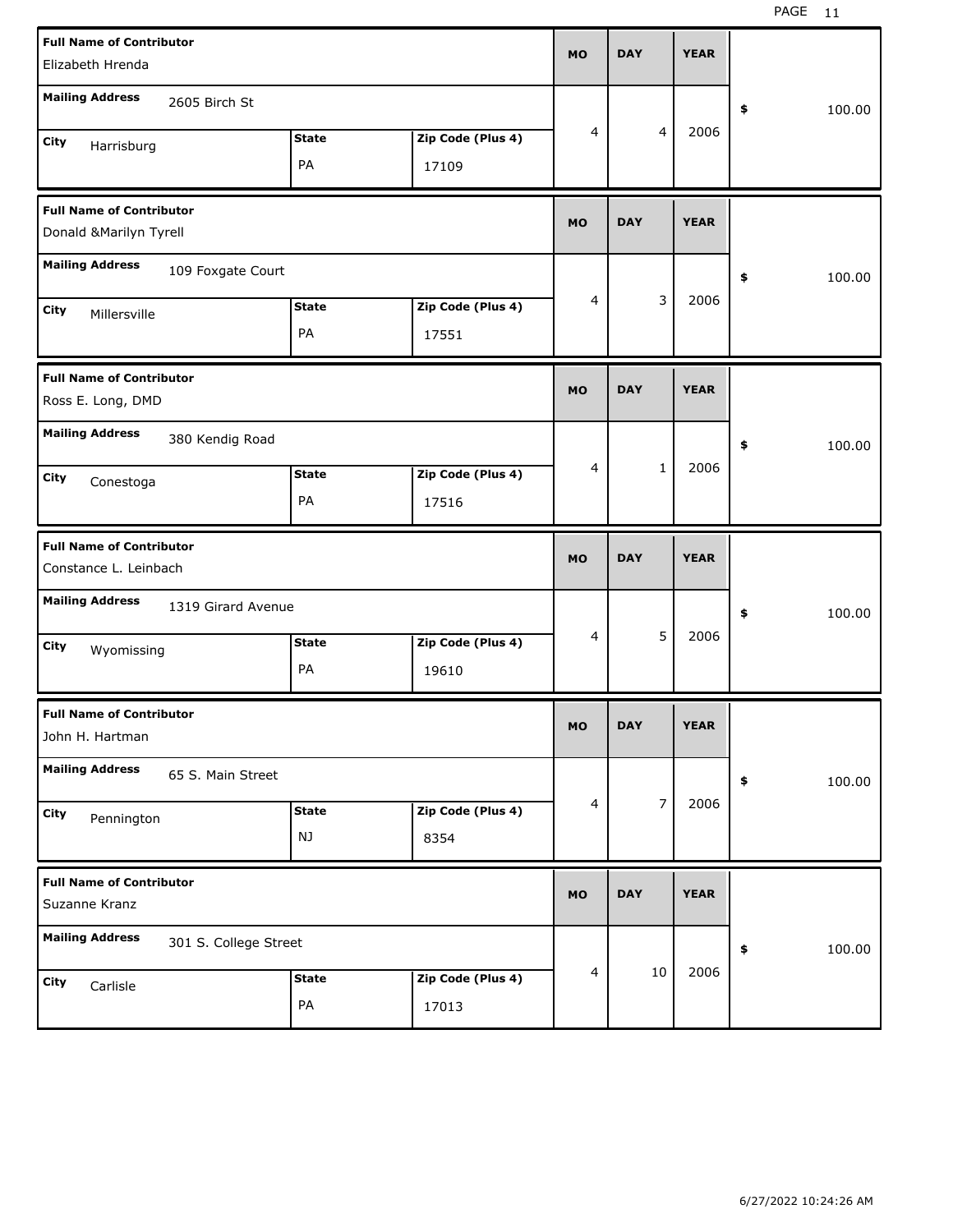| <b>Full Name of Contributor</b>                                        | <b>MO</b> | <b>DAY</b> | <b>YEAR</b> |              |
|------------------------------------------------------------------------|-----------|------------|-------------|--------------|
| Daniel and Joyce Gifford                                               |           |            |             |              |
| <b>Mailing Address</b><br>18 Park Circle                               |           |            |             |              |
|                                                                        |           |            |             | \$<br>100.00 |
| <b>State</b><br>Zip Code (Plus 4)<br>City<br>Camp Hill                 | 4         | 18         | 2006        |              |
| PA<br>17011                                                            |           |            |             |              |
|                                                                        |           |            |             |              |
| <b>Full Name of Contributor</b>                                        |           |            |             |              |
| Drs. Michael and Jane Barton                                           | <b>MO</b> | <b>DAY</b> | <b>YEAR</b> |              |
| <b>Mailing Address</b>                                                 |           |            |             |              |
| 400 N. 25th Street                                                     |           |            |             | \$<br>100.00 |
| <b>State</b><br>Zip Code (Plus 4)<br>City<br>Camp Hill                 | 4         | 16         | 2006        |              |
| PA<br>17011                                                            |           |            |             |              |
|                                                                        |           |            |             |              |
| <b>Full Name of Contributor</b>                                        |           |            |             |              |
| Enid Corkran                                                           | <b>MO</b> | <b>DAY</b> | <b>YEAR</b> |              |
| <b>Mailing Address</b>                                                 |           |            |             |              |
| 405 Edison-Furlong Rd                                                  |           |            |             | \$<br>100.00 |
| <b>State</b><br>Zip Code (Plus 4)<br>City<br>Doylestown                | 2         | 6          | 2006        |              |
| PA<br>18901                                                            |           |            |             |              |
|                                                                        |           |            |             |              |
|                                                                        |           |            |             |              |
| <b>Full Name of Contributor</b>                                        |           |            |             |              |
| Karen Ritter                                                           | <b>MO</b> | <b>DAY</b> | <b>YEAR</b> |              |
|                                                                        |           |            |             |              |
| <b>Mailing Address</b><br>1810 Franklin Way                            |           |            |             | \$<br>100.00 |
| <b>State</b>                                                           | 1         | 6          | 2006        |              |
| Zip Code (Plus 4)<br>City<br>Quakertown                                |           |            |             |              |
| PA<br>18951                                                            |           |            |             |              |
| <b>Full Name of Contributor</b>                                        |           |            |             |              |
| Robert Russell                                                         | MO        | <b>DAY</b> | <b>YEAR</b> |              |
|                                                                        |           |            |             |              |
| <b>Mailing Address</b><br><b>POB 270</b>                               |           |            |             | 60.00<br>\$  |
| Zip Code (Plus 4)<br><b>State</b>                                      | 12        | 20         | 2005        |              |
| City<br>Buckingham                                                     |           |            |             |              |
| PA<br>18912                                                            |           |            |             |              |
| <b>Full Name of Contributor</b>                                        |           |            |             |              |
| Susan Kressly                                                          | MO        | <b>DAY</b> | <b>YEAR</b> |              |
|                                                                        |           |            |             |              |
| <b>Mailing Address</b><br>529 Caddy Drive                              |           |            |             | \$<br>100.00 |
|                                                                        | 2         | 4          | 2006        |              |
| Zip Code (Plus 4)<br><b>State</b><br>City<br>Doylestown<br>PA<br>18901 |           |            |             |              |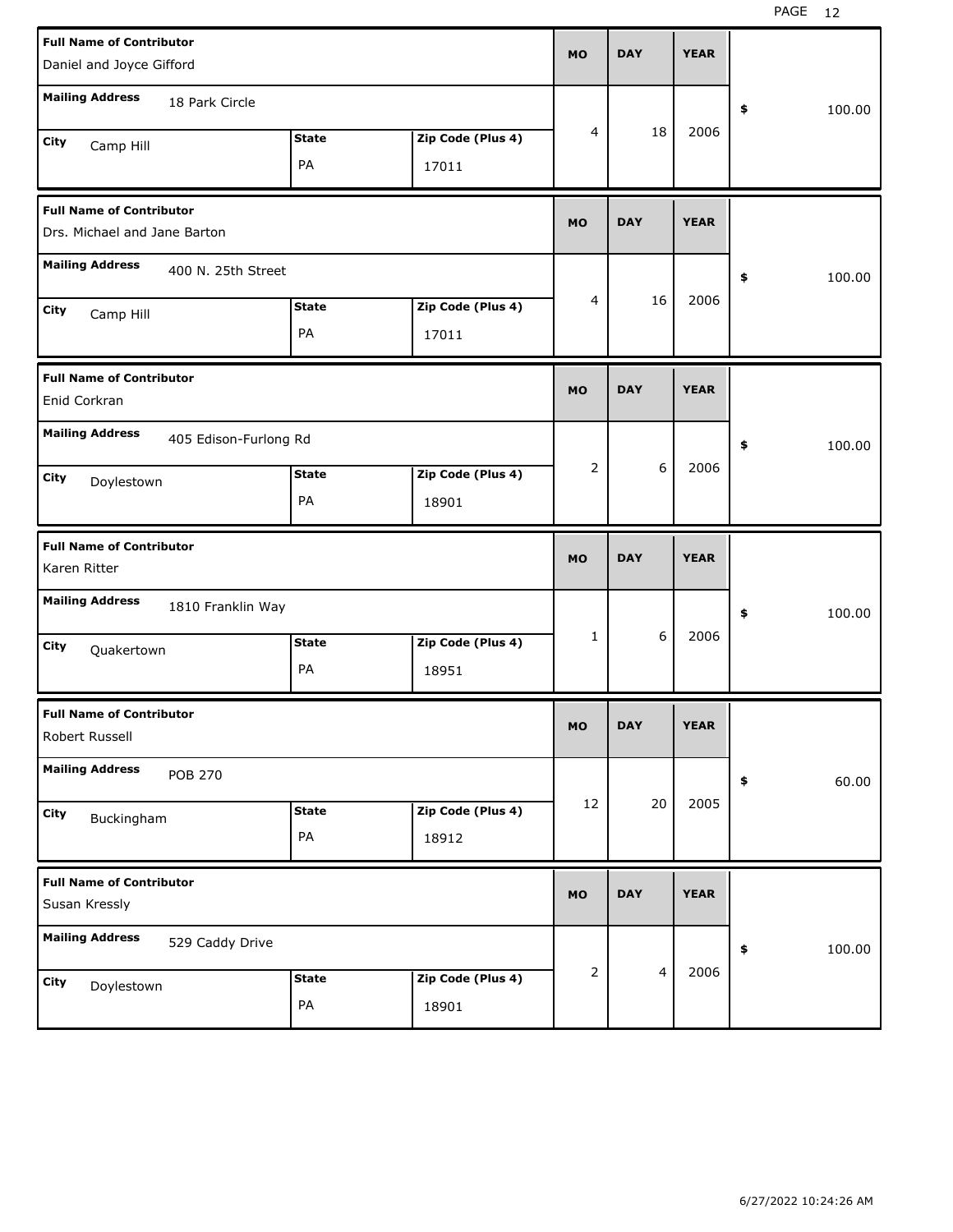| <b>Full Name of Contributor</b>                        |                      |              |                   | <b>MO</b>      | <b>DAY</b>     | <b>YEAR</b> |              |
|--------------------------------------------------------|----------------------|--------------|-------------------|----------------|----------------|-------------|--------------|
| Helen Bosley                                           |                      |              |                   |                |                |             |              |
| <b>Mailing Address</b>                                 | 546 Palmer Farm Dr.  |              |                   |                |                |             | \$<br>200.00 |
| City<br>Yardley                                        |                      | <b>State</b> | Zip Code (Plus 4) | $\overline{2}$ | $\overline{4}$ | 2006        |              |
|                                                        |                      | PA           | 19067             |                |                |             |              |
| <b>Full Name of Contributor</b>                        |                      |              |                   | <b>MO</b>      | <b>DAY</b>     | <b>YEAR</b> |              |
| Judith Algeo                                           |                      |              |                   |                |                |             |              |
| <b>Mailing Address</b>                                 | 1061 Creek Rd        |              |                   |                |                |             | \$<br>100.00 |
| City<br>Hartsville                                     |                      | <b>State</b> | Zip Code (Plus 4) | 2              | 5              | 2006        |              |
|                                                        |                      | PA           |                   |                |                |             |              |
| <b>Full Name of Contributor</b><br>Christopher Chandor |                      |              |                   | <b>MO</b>      | <b>DAY</b>     | <b>YEAR</b> |              |
| <b>Mailing Address</b>                                 | <b>POB 188</b>       |              |                   |                |                |             | \$<br>100.00 |
| City<br>Pineville                                      |                      | <b>State</b> | Zip Code (Plus 4) | 3              | 27             | 2006        |              |
|                                                        |                      | PA           | 18946             |                |                |             |              |
|                                                        |                      |              |                   |                |                |             |              |
| <b>Full Name of Contributor</b><br>Delite Hawk         |                      |              |                   | <b>MO</b>      | <b>DAY</b>     | <b>YEAR</b> |              |
| <b>Mailing Address</b>                                 | 1963 Meadow Ln       |              |                   |                |                |             | \$<br>100.00 |
| City                                                   |                      | <b>State</b> | Zip Code (Plus 4) | 3              | 27             | 2006        |              |
| Wyomissing                                             |                      | PA           | 19610             |                |                |             |              |
| <b>Full Name of Contributor</b><br>Robert Brown        |                      |              |                   | <b>MO</b>      | <b>DAY</b>     | <b>YEAR</b> |              |
| <b>Mailing Address</b>                                 | 1677 Woodfield Drive |              |                   |                |                |             | \$<br>200.00 |
| City                                                   |                      | State        | Zip Code (Plus 4) | 3              | 31             | 2006        |              |
| Bethleham                                              |                      | PA           | 18015             |                |                |             |              |
| <b>Full Name of Contributor</b><br>Barbara Cressman    |                      |              |                   | <b>MO</b>      | <b>DAY</b>     | <b>YEAR</b> |              |
| <b>Mailing Address</b>                                 | 1985 Brooke Ct       |              |                   |                |                |             | \$<br>100.00 |
| City<br>Whitehall                                      |                      | <b>State</b> | Zip Code (Plus 4) | 4              | $\mathbf 1$    | 2006        |              |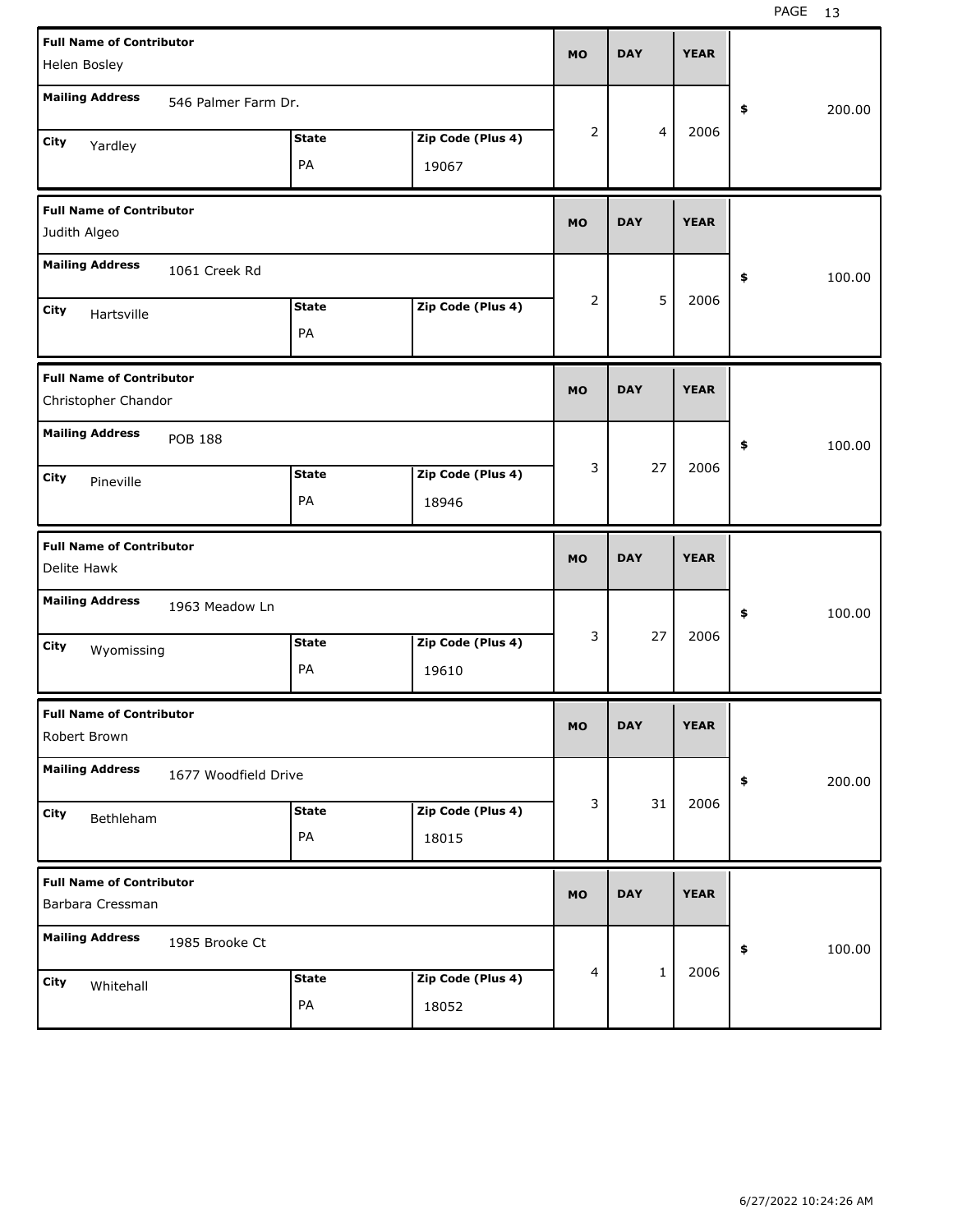|                                                          | <b>Full Name of Contributor</b><br>Robert Schnure |              |                   |           |                | <b>YEAR</b> |            |        |
|----------------------------------------------------------|---------------------------------------------------|--------------|-------------------|-----------|----------------|-------------|------------|--------|
|                                                          |                                                   |              |                   |           |                |             |            |        |
| <b>Mailing Address</b>                                   | 1212 Kiakland Villiage Circle                     |              |                   |           |                |             | \$         | 60.00  |
| City<br>Bethlehem                                        |                                                   | <b>State</b> | Zip Code (Plus 4) | 3         | 27             | 2006        |            |        |
|                                                          |                                                   | PA           | 18017             |           |                |             |            |        |
| <b>Full Name of Contributor</b><br>Fred Knieriem         |                                                   |              |                   | <b>MO</b> | <b>DAY</b>     | <b>YEAR</b> |            |        |
| <b>Mailing Address</b>                                   | 1702 Sherwood Ct                                  |              |                   |           |                |             | \$         | 100.00 |
| City<br>Allentown                                        |                                                   | <b>State</b> | Zip Code (Plus 4) | 3         | 28             | 2006        |            |        |
|                                                          |                                                   | PA           | 18109             |           |                |             |            |        |
| <b>Full Name of Contributor</b><br>Marcia Lusardi        |                                                   |              |                   | <b>MO</b> | <b>DAY</b>     | <b>YEAR</b> |            |        |
| <b>Mailing Address</b>                                   | 224 W. Pierce St                                  |              |                   |           |                |             | \$         | 100.00 |
| City<br>Easton                                           |                                                   | <b>State</b> | Zip Code (Plus 4) | 3         | 28             | 2006        |            |        |
|                                                          |                                                   | PA           | 18042             |           |                |             |            |        |
|                                                          |                                                   |              |                   |           |                |             |            |        |
| <b>Full Name of Contributor</b><br><b>Edward Daniels</b> |                                                   |              |                   | <b>MO</b> | <b>DAY</b>     | <b>YEAR</b> |            |        |
| <b>Mailing Address</b>                                   | 113 Emerald Ave, Pennside                         |              |                   |           |                |             | \$         | 100.00 |
| City                                                     |                                                   | <b>State</b> | Zip Code (Plus 4) | 4         | 6              | 2006        |            |        |
| Reading                                                  |                                                   | PA           | 19606             |           |                |             |            |        |
| <b>Full Name of Contributor</b><br>Mimi Kolb             |                                                   |              |                   | <b>MO</b> | <b>DAY</b>     | <b>YEAR</b> |            |        |
| <b>Mailing Address</b>                                   | 392 Mint Tier Court                               |              |                   |           |                |             | $\pmb{\$}$ | 100.00 |
| City                                                     |                                                   | <b>State</b> | Zip Code (Plus 4) | 4         | $\mathbf{1}$   | 2006        |            |        |
| Reading                                                  |                                                   | PA           | 19606             |           |                |             |            |        |
| <b>Full Name of Contributor</b><br>Penny Jean Holman     |                                                   |              |                   | <b>MO</b> | <b>DAY</b>     | <b>YEAR</b> |            |        |
| <b>Mailing Address</b>                                   | 3848 Manchester Rd.                               |              |                   |           |                |             | \$         | 100.00 |
| City<br>Allentown                                        |                                                   | <b>State</b> | Zip Code (Plus 4) | 4         | $\overline{4}$ | 2006        |            |        |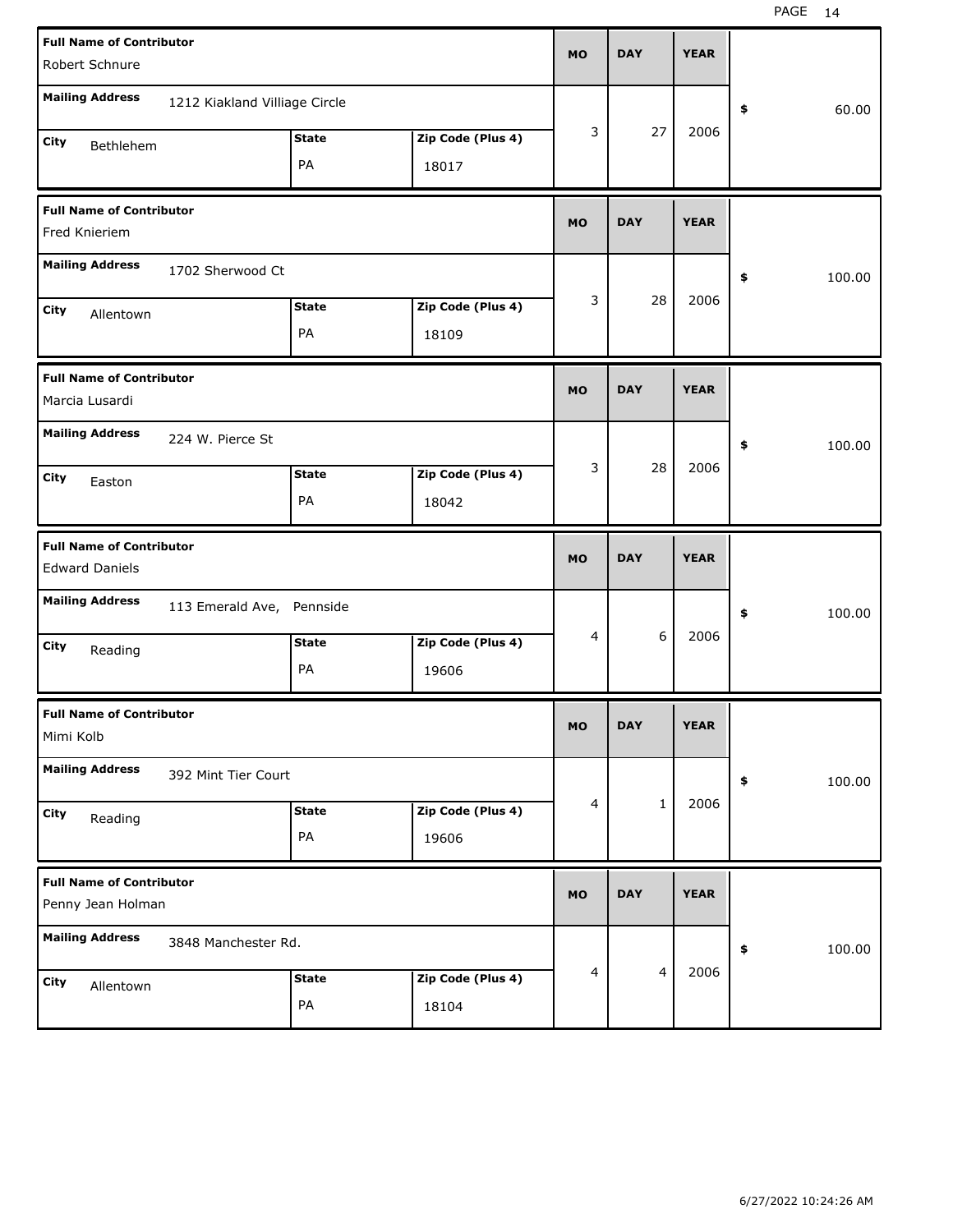| <b>Full Name of Contributor</b><br>Margaret Sordoni | <b>MO</b>                 | <b>DAY</b>                 | <b>YEAR</b> |            |             |              |
|-----------------------------------------------------|---------------------------|----------------------------|-------------|------------|-------------|--------------|
| <b>Mailing Address</b><br>4070 Primrose Dr.         |                           |                            |             |            |             | 100.00<br>\$ |
| City<br>Allentown                                   | <b>State</b><br><b>PA</b> | Zip Code (Plus 4)<br>18104 | 4           | 5          | 2006        |              |
| <b>Full Name of Contributor</b><br>Cynthia Jiminez  |                           |                            |             |            |             |              |
|                                                     |                           |                            | <b>MO</b>   | <b>DAY</b> | <b>YEAR</b> |              |
| <b>Mailing Address</b><br>932 Franklink St.         |                           |                            | 3           | 28         | 2006        | \$<br>250.00 |

**Enter Grand Total of Part A on Schedule I, Detailed Summary Page, Section 2.**

**PAGE TOTAL**

**\$** 7,505.00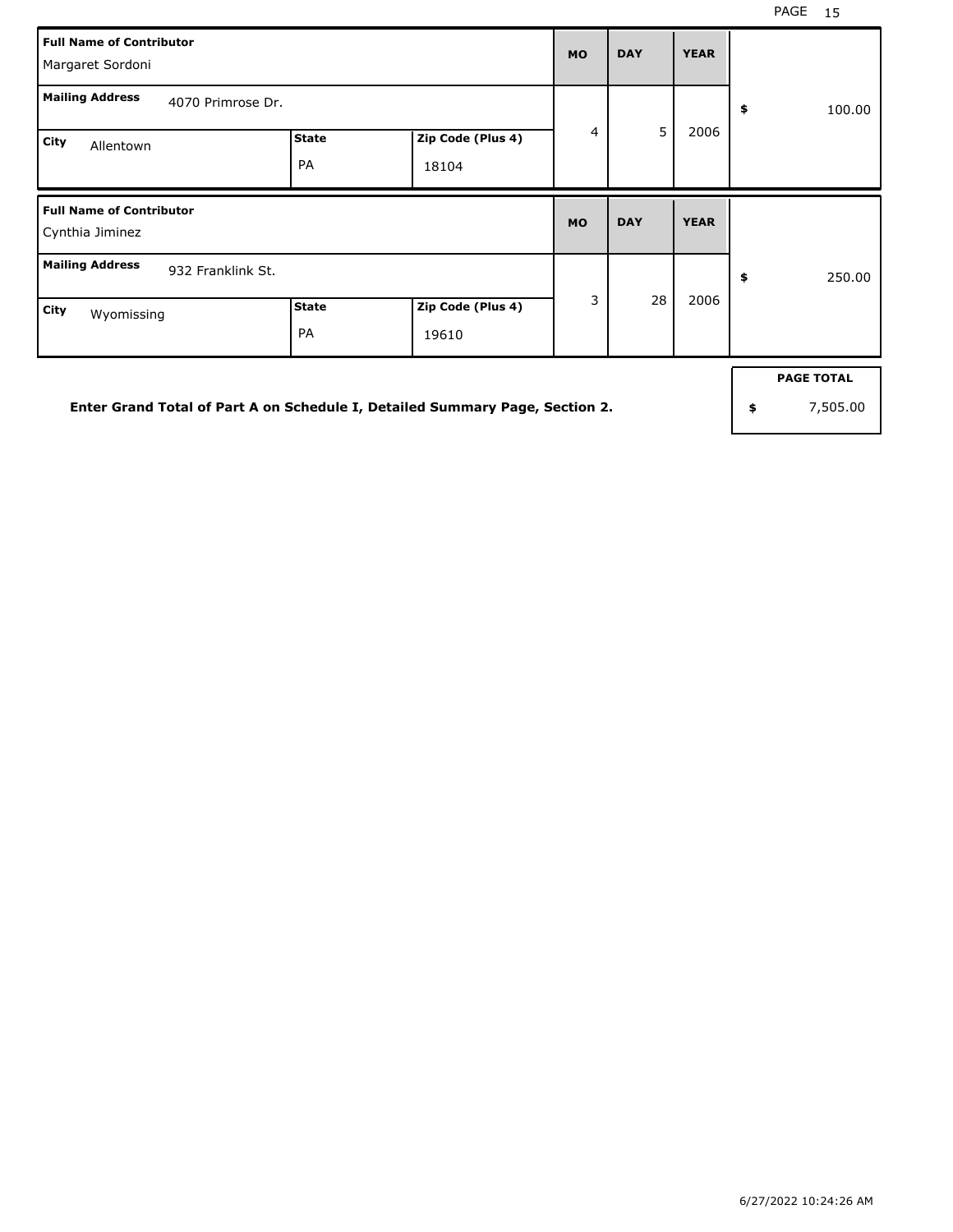## **PART C Contributions Received From Political Committees**

**OVER \$250.00**

 **Use this Part to itemize only contributions received from Political committees with an aggregate value from Over \$250.00 in the reporting period.**

| Name of Filing Committee or Candidate                                        |                    |       |                   | <b>Reporting Period</b> |            |             |          |                   |
|------------------------------------------------------------------------------|--------------------|-------|-------------------|-------------------------|------------|-------------|----------|-------------------|
| Planned Parenthood PA Advocates<br>From:                                     |                    |       |                   |                         |            | To:         | 5/1/2006 |                   |
|                                                                              |                    |       |                   | <b>DATE</b>             |            |             |          | <b>AMOUNT</b>     |
| <b>Full Name of Contributing Committee</b><br>Neighbors for Ellen Fisher     |                    |       |                   | <b>MO</b>               | <b>DAY</b> | <b>YEAR</b> |          |                   |
| <b>Mailing Address</b><br>177 N. Concord Ave.                                |                    |       |                   |                         |            |             | \$       | 600.00            |
| City<br>Havertown                                                            | <b>State</b><br>PA | 19083 | Zip Code (Plus 4) | $\overline{2}$          | 24         | 2006        |          |                   |
|                                                                              |                    |       |                   |                         |            |             |          | <b>PAGE TOTAL</b> |
| Enter Grand Total of Part C on Schedule I, Detailed Summary Page, Section 3. |                    |       |                   |                         |            |             | \$       | 600.00            |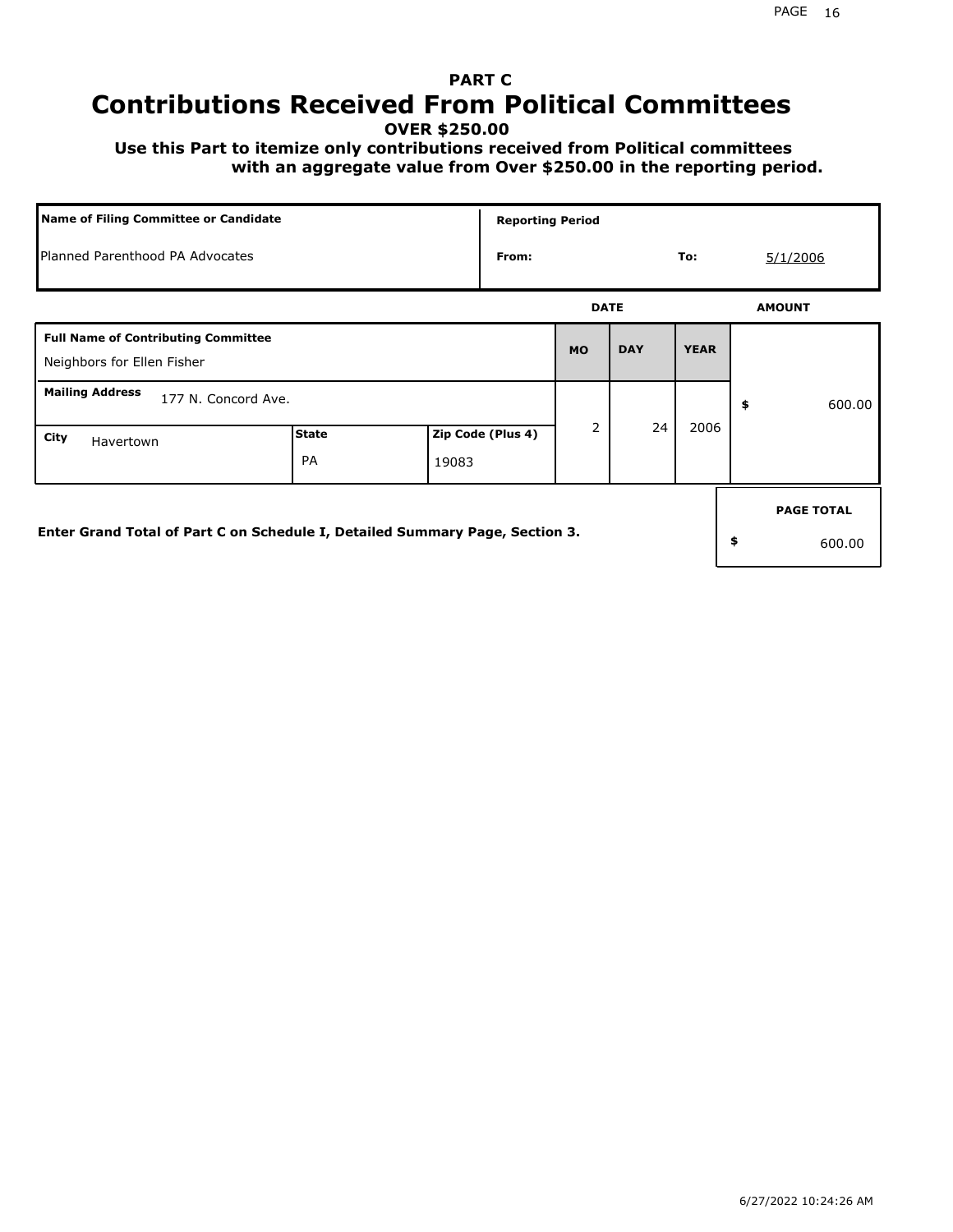# **PART D ALL OTHER CONTRIBUTIONS**

#### **OVER \$250.00**

#### **Use this Part to itemize all other contributions with an aggregate value of**

 **over \$250.00 in the reporting period.**

 **(Exclude contributions from political committees reported in Part C.)** 

|                                                                              | <b>Name of Filing Committee or Candidate</b> |                                    |  |                            |       | <b>Reporting Period</b> |              |             |                             |                   |
|------------------------------------------------------------------------------|----------------------------------------------|------------------------------------|--|----------------------------|-------|-------------------------|--------------|-------------|-----------------------------|-------------------|
| Planned Parenthood PA Advocates                                              |                                              |                                    |  |                            | From: |                         |              |             | To:<br>5/1/2006             |                   |
|                                                                              |                                              |                                    |  |                            |       |                         | <b>DATE</b>  |             |                             | <b>AMOUNT</b>     |
| <b>Full Name of Contributor</b><br>Kimberly Oxholm                           |                                              |                                    |  |                            |       | <b>MO</b>               | <b>DAY</b>   | <b>YEAR</b> |                             |                   |
| <b>Mailing</b><br>622 S. Bowman Ave.<br><b>Address</b>                       |                                              |                                    |  |                            |       |                         |              |             | \$                          | 500.00            |
| City<br><b>Merion Station</b>                                                |                                              | <b>State</b><br>PA                 |  | Zip Code (Plus 4)<br>19066 |       | $\overline{2}$          | 24           | 2006        |                             |                   |
| <b>Employer Name</b><br>Self-employed                                        |                                              |                                    |  |                            |       | <b>Occupation</b>       |              |             | <b>Financial Consultant</b> |                   |
| <b>Employer Mailing Address/Principal Place of</b><br><b>Business</b>        |                                              |                                    |  | City                       |       |                         | <b>State</b> |             |                             | Zip Code (Plus 4) |
| 622 S. Bowman Ave.                                                           |                                              |                                    |  | <b>Merion Station</b>      |       |                         | PA           |             | 19066                       |                   |
| <b>Full Name of Contributor</b><br>Elsie Hilliard Hillman                    |                                              |                                    |  |                            |       | <b>MO</b>               | <b>DAY</b>   | <b>YEAR</b> |                             |                   |
| <b>Mailing</b><br><b>Address</b>                                             |                                              | 5120 Holyroad Rd. Morewood Heights |  |                            |       |                         |              |             | \$                          | 1,500.00          |
| City<br>Pittsburgh                                                           |                                              | <b>State</b>                       |  | Zip Code (Plus 4)          |       | 4                       | 6            | 2006        |                             |                   |
|                                                                              |                                              | PA                                 |  | 15213                      |       |                         |              |             |                             |                   |
| <b>Employer Name</b><br>Self-employed                                        |                                              |                                    |  |                            |       | <b>Occupation</b>       |              | Retired     |                             |                   |
| <b>Employer Mailing Address/Principal Place of</b><br><b>Business</b>        |                                              |                                    |  | City                       |       |                         | <b>State</b> |             |                             | Zip Code (Plus 4) |
| 5120 Holyroad Rd.Morewood Heights                                            |                                              |                                    |  | Pittsburgh                 |       |                         | PA           |             | 15213                       |                   |
| Enter Grand Total of Part C on Schedule I, Detailed Summary Page, Section 3. |                                              |                                    |  |                            |       |                         |              |             |                             | <b>PAGE TOTAL</b> |
|                                                                              |                                              |                                    |  |                            |       |                         |              |             | \$                          | 2,000.00          |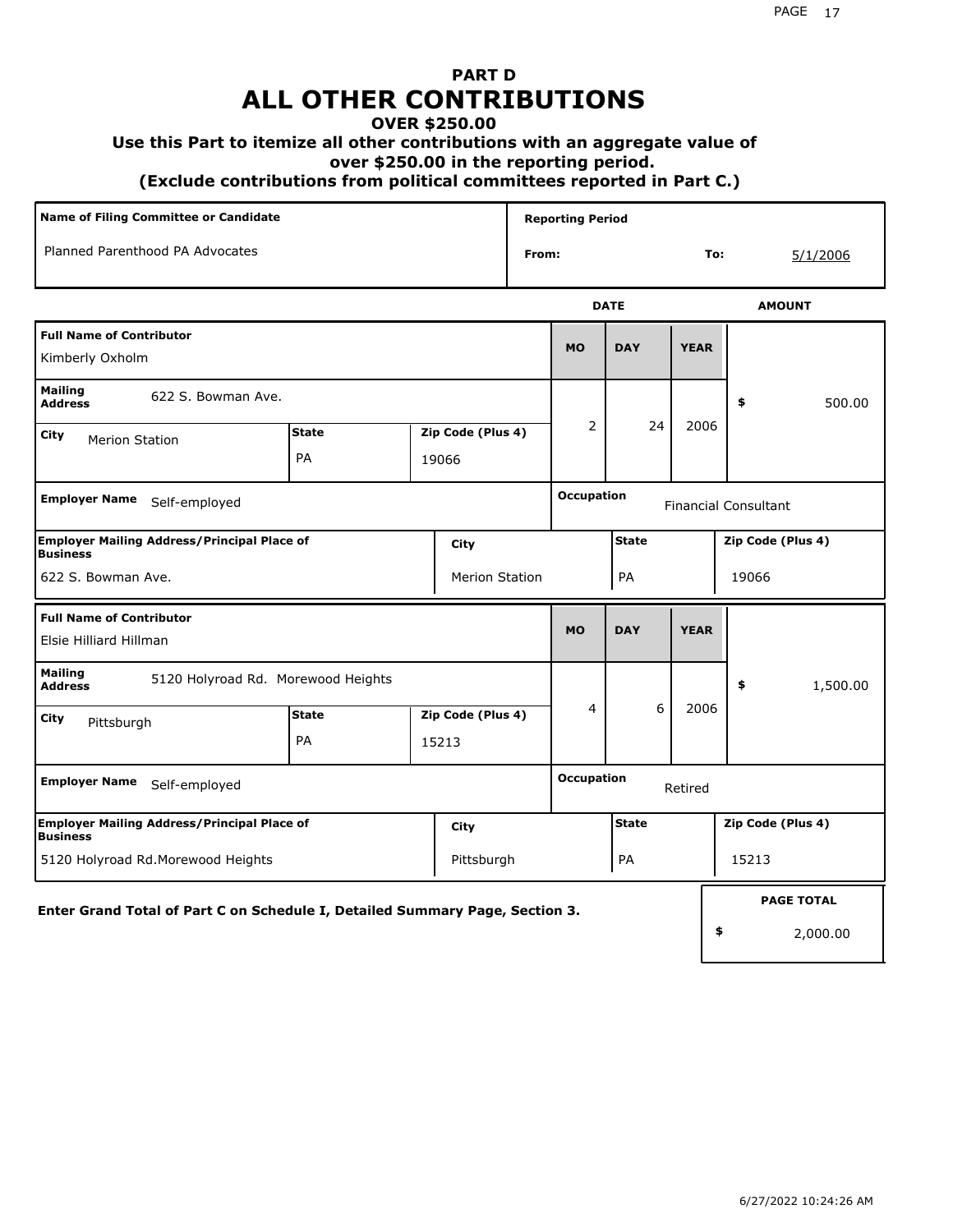## **PART E OTHER RECEIPTS**

#### **REFUNDS, INTEREST INCOME, RETURNED CHECKS, ETC.**

#### **Use this Part to report refunds received, interest earned, returned checks and**

## **prior expenditures that were returned to the filer.**

|                                                                              | Name of Filing Committee or Candidate |                   |       | <b>Reporting Period</b> |             |             |    |                   |      |
|------------------------------------------------------------------------------|---------------------------------------|-------------------|-------|-------------------------|-------------|-------------|----|-------------------|------|
|                                                                              |                                       |                   | From: |                         |             | To:         |    |                   |      |
|                                                                              |                                       |                   |       |                         | <b>DATE</b> |             |    | <b>AMOUNT</b>     |      |
| <b>Full Name</b>                                                             |                                       |                   |       | <b>MO</b>               | <b>DAY</b>  | <b>YEAR</b> |    |                   |      |
| <b>Mailing Address</b>                                                       |                                       |                   |       |                         |             |             | \$ |                   | 0.00 |
| City                                                                         | <b>State</b>                          | Zip Code (Plus 4) |       |                         |             |             |    |                   |      |
| <b>Receipt Description</b>                                                   |                                       |                   |       |                         |             |             |    |                   |      |
|                                                                              |                                       |                   |       |                         |             |             |    | <b>PAGE TOTAL</b> |      |
| Enter Grand Total of Part E on Schedule I, Detailed Summary Page, Section 4. |                                       |                   |       |                         |             |             | \$ |                   | 0.00 |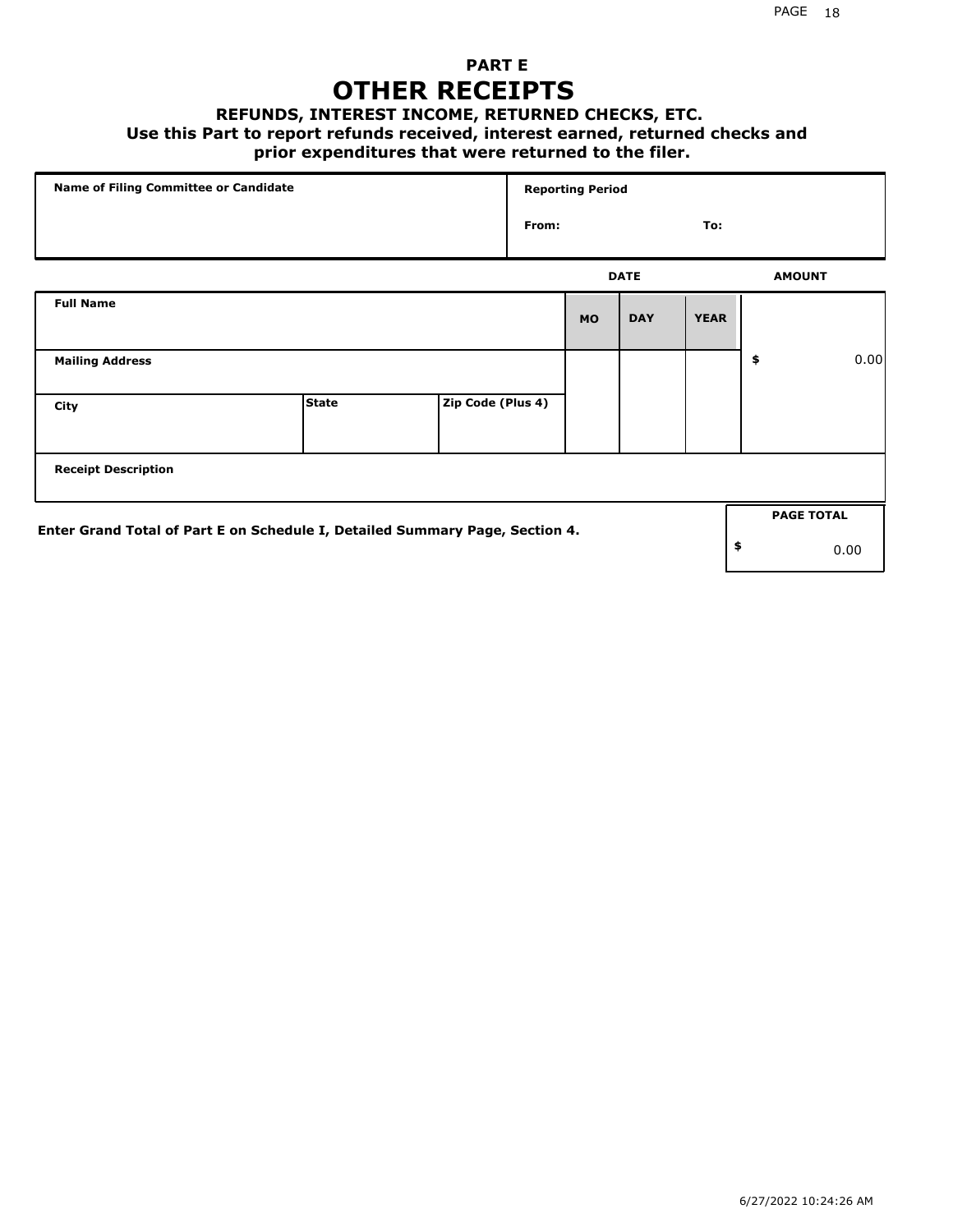### **SCHEDULE II IN-KIND CONTRIBUTIONS AND VALUABLE THINGS RECEIVED USE THIS SCHEDULE TO REPORT ALL IN-KIND CONTRIBUTIONS OF VALUABLE THINGS**

## **DURING THE REPORTING PERIOD.**

**Detailed Summary Page**

| <b>Name of Filing Committee or Candidate</b>                                                                                                                                | <b>Reporting Period</b> |     |          |
|-----------------------------------------------------------------------------------------------------------------------------------------------------------------------------|-------------------------|-----|----------|
| Planned Parenthood PA Advocates                                                                                                                                             | From:                   | To: | 5/1/2006 |
| 1. UNITEMIZED IN-KIND CONTRIBUTIONS RECEIVED - VALUE OF \$50.00 OR LESS PER CONTRIBUTOR                                                                                     |                         |     |          |
| <b>TOTAL for the Reporting Period</b>                                                                                                                                       | (1)                     | \$  | 0.00     |
| 2. IN-KIND CONTRIBUTIONS RECEIVED - VALUE OF \$50.01 TO \$250.00 (FROM PART F)                                                                                              |                         |     |          |
| <b>TOTAL for the Reporting Period</b>                                                                                                                                       | (2)                     | \$  | 0.00     |
| 3. IN-KIND CONTRIBUTION RECIEVED - VALUE OVER \$250.00 (FROM PART G)                                                                                                        |                         |     |          |
| <b>TOTAL for the Reporting Period</b>                                                                                                                                       | (3)                     | \$  | 0.00     |
| TOTAL VALUE OF IN-KIND CONTRIBUTIONS DURING THIS REPORTING PERIOD (Add and enter<br>amount totals from Boxes 1,2, and 3; also enter on Page 1, Reports Cover Page, Item F.) |                         | \$  | 0.00     |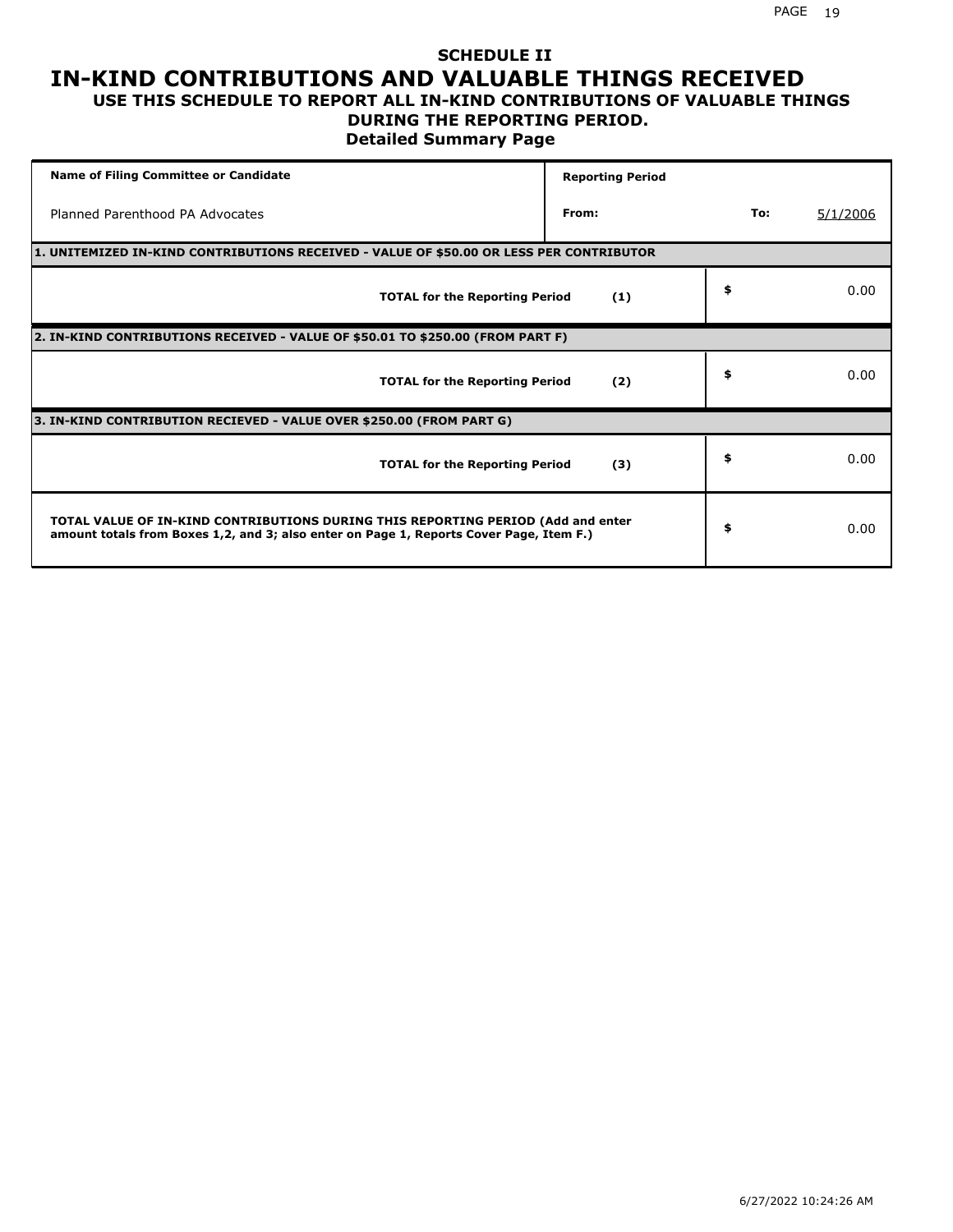## **SCHEDULE II PART F IN-KIND CONTRIBUTIONS RECEIVED**

## **VALUE OF \$50.01 TO \$250.00**

| Name of Filing Committee or Candidate                                                                         |              |                   |           | <b>Reporting Period</b> |             |               |                   |  |
|---------------------------------------------------------------------------------------------------------------|--------------|-------------------|-----------|-------------------------|-------------|---------------|-------------------|--|
| From:                                                                                                         |              |                   |           |                         |             | To:           |                   |  |
|                                                                                                               |              |                   |           | <b>DATE</b>             |             | <b>AMOUNT</b> |                   |  |
| <b>Full Name of Contributor</b>                                                                               |              |                   | <b>MO</b> | <b>DAY</b>              | <b>YEAR</b> |               |                   |  |
| <b>Mailing Address</b>                                                                                        |              |                   |           |                         |             | \$            | 0.00              |  |
| City                                                                                                          | <b>State</b> | Zip Code (Plus 4) |           |                         |             |               |                   |  |
| <b>Description of Contribution:</b>                                                                           |              |                   |           |                         |             |               |                   |  |
| Enter Grand Total of Part F on Schedule II, In-Kind Contributions Detailed Summary Page,<br><b>Section 2.</b> |              |                   |           |                         |             |               | <b>PAGE TOTAL</b> |  |
|                                                                                                               |              |                   |           |                         | \$          |               | 0.00              |  |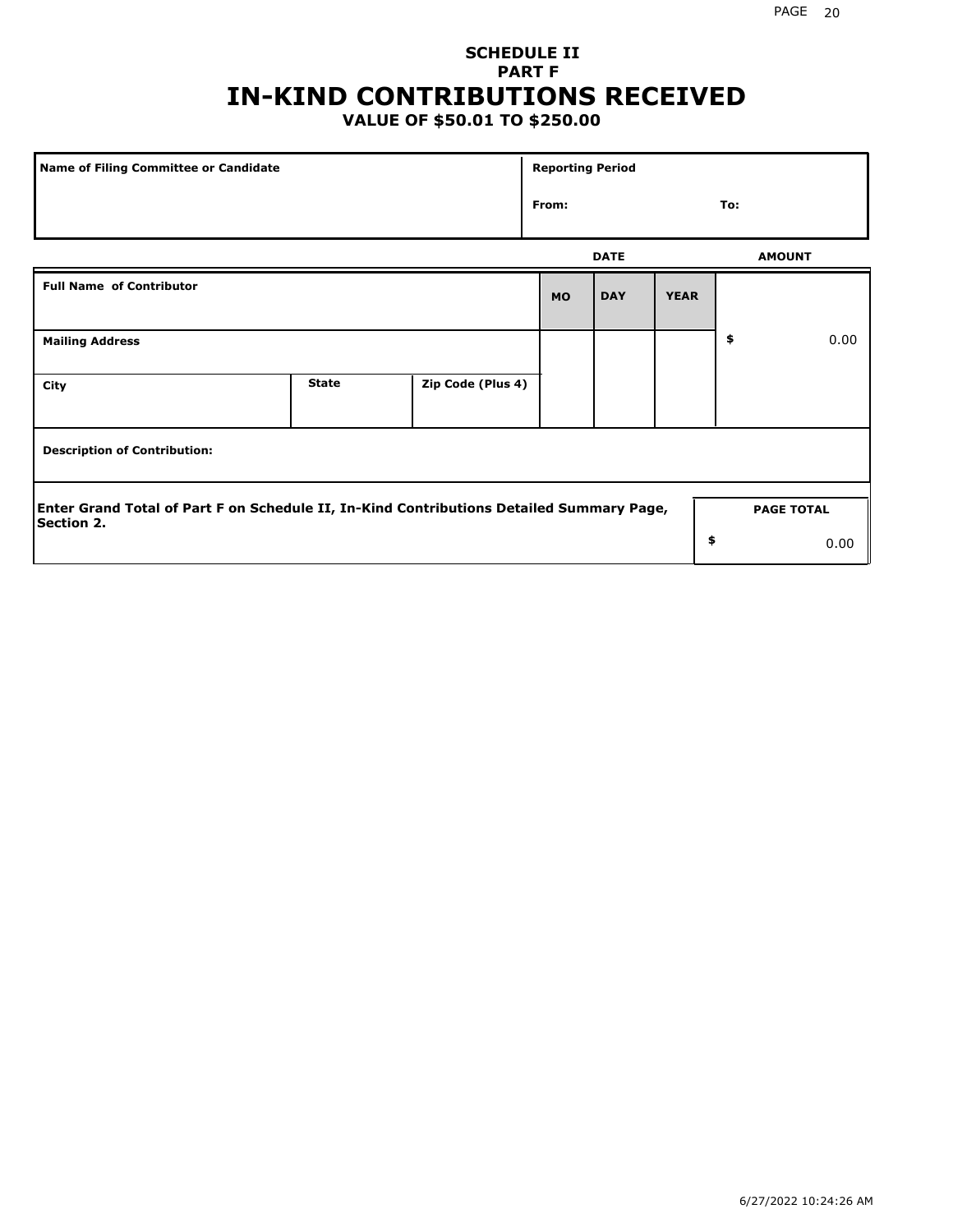#### PAGE 21

H

## **SCHEDULE II PART G IN-KIND CONTRIBUTIONS RECEIVED VALUE OVER \$250.00**

| <b>Name of Filing Committee or Candidate</b>                                                                  |              |      |                  |              | <b>Reporting Period</b> |                   |                      |             |    |                                    |
|---------------------------------------------------------------------------------------------------------------|--------------|------|------------------|--------------|-------------------------|-------------------|----------------------|-------------|----|------------------------------------|
|                                                                                                               |              |      |                  |              |                         | From:<br>To:      |                      |             |    |                                    |
|                                                                                                               |              |      |                  |              |                         |                   | <b>DATE</b>          |             |    | <b>AMOUNT</b>                      |
| <b>Full Name of Contributor</b>                                                                               |              |      |                  |              |                         | <b>MO</b>         | <b>DAY</b>           | <b>YEAR</b> |    |                                    |
| <b>Mailing Address</b>                                                                                        |              |      |                  |              |                         |                   |                      |             | \$ | 0.00                               |
| City                                                                                                          | <b>State</b> |      | Zip Code(Plus 4) |              |                         |                   |                      |             |    |                                    |
| <b>Employer of Contributor</b>                                                                                |              |      |                  |              |                         | <b>Occupation</b> |                      |             |    |                                    |
| <b>Employer Mailing Address/Principal Place of</b><br><b>Business</b>                                         |              | City |                  | <b>State</b> |                         | 4)                | <b>Zip Code(Plus</b> |             |    | <b>Description of Contribution</b> |
| Enter Grand Total of Part G on Schedule II, In-Kind Contributions Detailed<br><b>Summary Page, Section 3.</b> |              |      |                  |              |                         |                   |                      |             |    | <b>PAGE TOTAL</b><br>0.00          |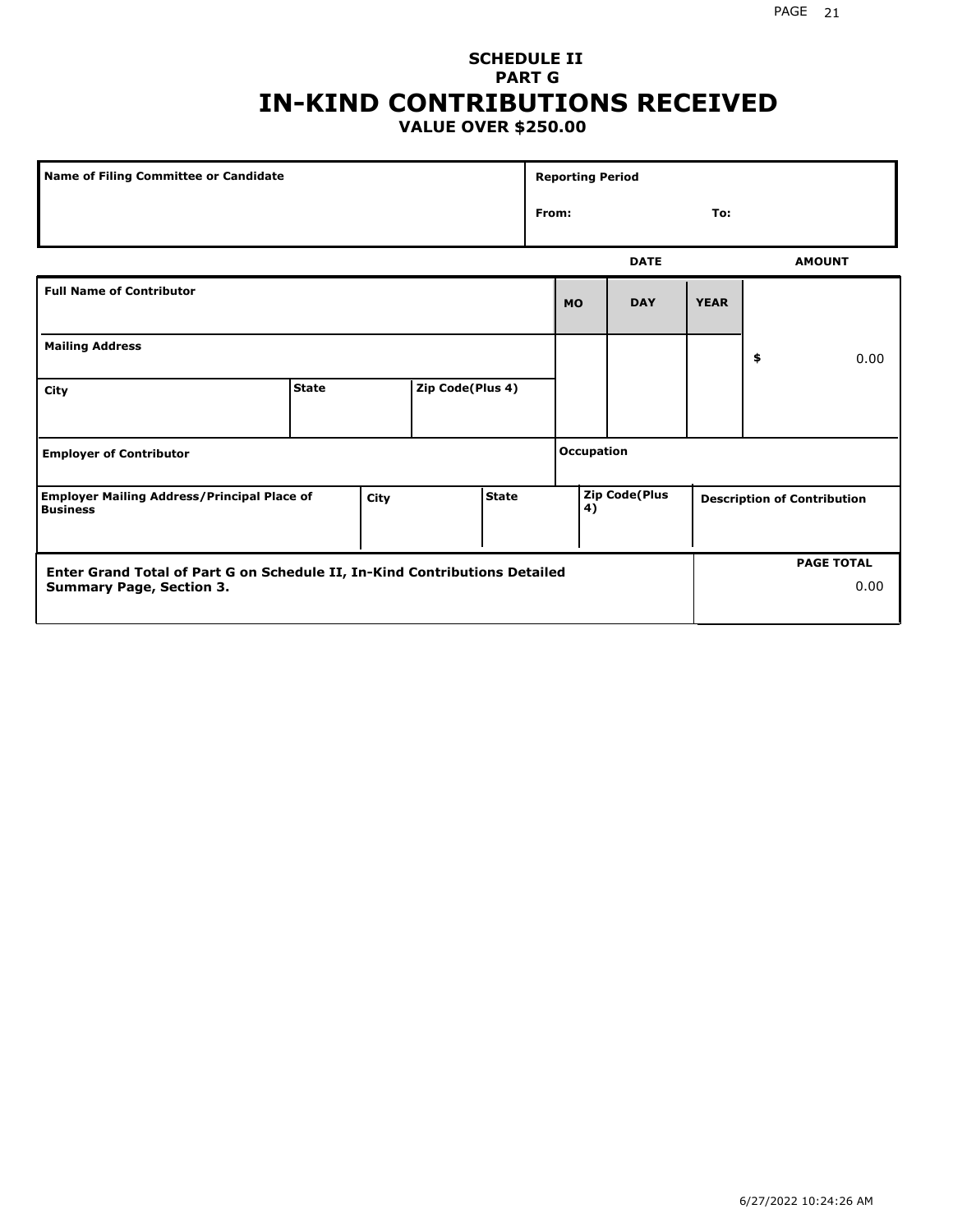# **SCHEDULE III STATEMENT OF EXPENDITURES**

|                                                                             | <b>Name of Filing Committee or Candidate</b> |                                                            |                |                                                            |             |     |               |  |
|-----------------------------------------------------------------------------|----------------------------------------------|------------------------------------------------------------|----------------|------------------------------------------------------------|-------------|-----|---------------|--|
| Planned Parenthood PA Advocates                                             |                                              |                                                            | From           |                                                            |             | To: | 5/1/2006      |  |
|                                                                             |                                              |                                                            |                | <b>DATE</b>                                                |             |     | <b>AMOUNT</b> |  |
| <b>To Whom Paid</b><br>Committee to elect Steve Stetler                     |                                              |                                                            | <b>MO</b>      | <b>DAY</b>                                                 | <b>YEAR</b> |     |               |  |
| <b>Mailing Address</b><br>1755 Hillock Lane                                 |                                              |                                                            | 4              | 13                                                         | 2006        | \$  | 600.00        |  |
| City<br>York                                                                |                                              | <b>Description of Expenditure</b><br>Campaign contribution |                |                                                            |             |     |               |  |
| <b>To Whom Paid</b><br>Daylin Leach for State Representative                | <b>MO</b>                                    | <b>DAY</b>                                                 | <b>YEAR</b>    |                                                            |             |     |               |  |
| <b>Mailing Address</b><br>PO Box 60178                                      |                                              |                                                            |                | 10                                                         | 2006        | \$  | 250.00        |  |
| <b>State</b><br>Zip Code (Plus 4)<br>City<br>King of Prussia<br>PA<br>19406 |                                              |                                                            |                | <b>Description of Expenditure</b><br>Campaign Contribution |             |     |               |  |
| <b>To Whom Paid</b><br>Friends of Shawn Flaherty                            |                                              |                                                            | <b>MO</b>      | <b>DAY</b>                                                 | <b>YEAR</b> |     |               |  |
| <b>Mailing Address</b><br>1001 Mount Royal Blvd.                            |                                              |                                                            | 4              | 10                                                         | 2006        | \$  | 1,000.00      |  |
| City<br>Pittsburgh                                                          | <b>State</b><br>PA                           | Zip Code (Plus 4)<br>15223                                 |                | <b>Description of Expenditure</b><br>Campaign Contribution |             |     |               |  |
| <b>To Whom Paid</b><br>Walko Campaign Committee                             |                                              |                                                            | <b>MO</b>      | <b>DAY</b>                                                 | <b>YEAR</b> |     |               |  |
| <b>Mailing Address</b><br>3880 Perrysville Ave.                             |                                              |                                                            | 4              | 18                                                         | 2006        | \$  | 250.00        |  |
| <b>City</b><br>Pittsburgh                                                   | <b>State</b><br>PA                           | Zip Code (Plus 4)<br>15214                                 |                | <b>Description of Expenditure</b><br>Campaign Contribution |             |     |               |  |
| <b>To Whom Paid</b><br>Wachovia Bank                                        |                                              |                                                            | MO             | <b>DAY</b>                                                 | <b>YEAR</b> |     |               |  |
| <b>Mailing Address</b><br>30 North Third St.                                |                                              |                                                            | $\overline{4}$ | 11                                                         | 2006        | \$  | 23.84         |  |
| City<br>Harrisburg                                                          | <b>State</b><br>PA                           | Zip Code (Plus 4)<br>17101                                 |                | <b>Description of Expenditure</b><br>Service Charges       |             |     |               |  |